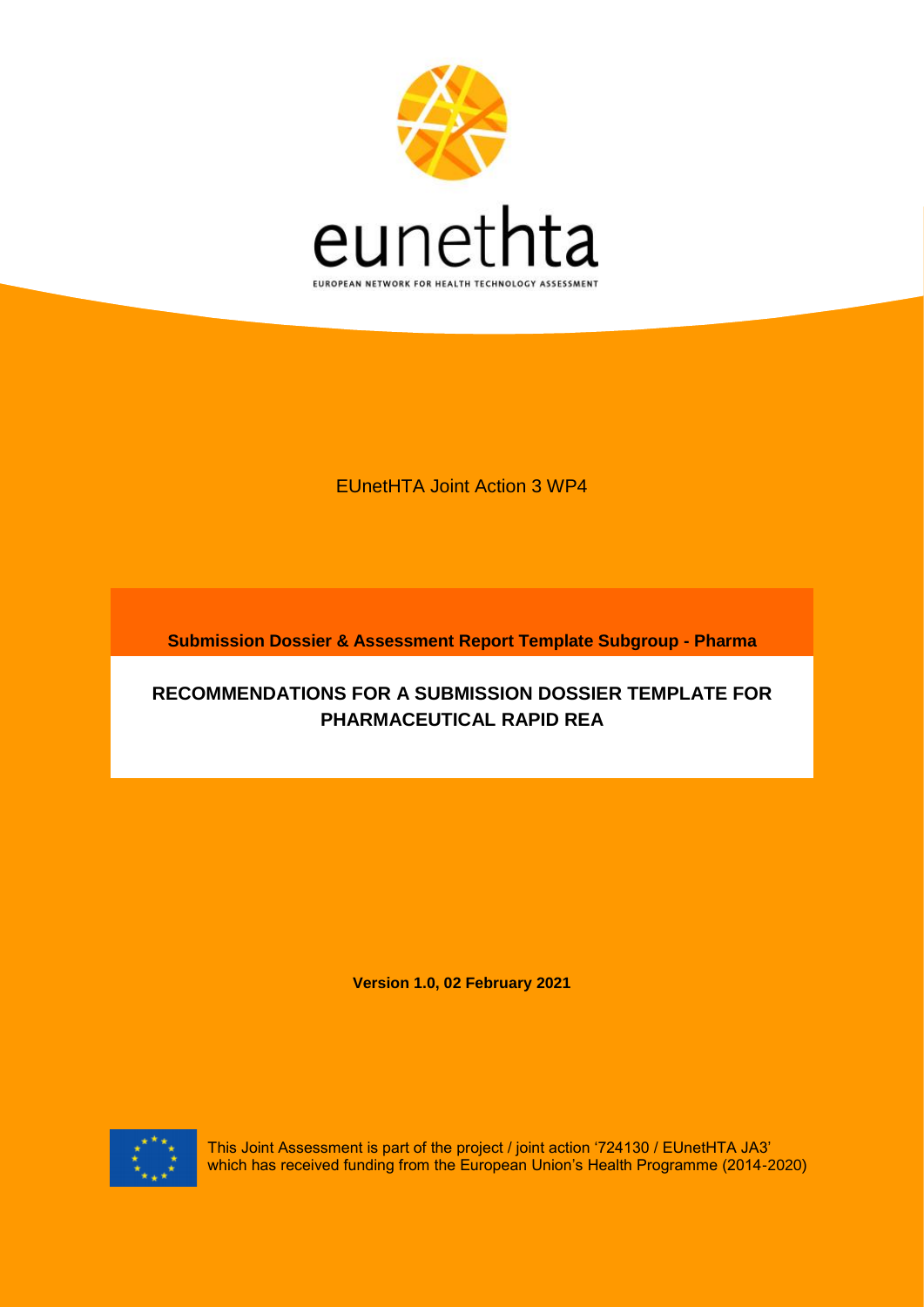

## <span id="page-1-0"></span>**DOCUMENT HISTORY AND CONTRIBUTORS**

| <b>Version</b>   | <b>Date</b> | <b>Description</b>                          |
|------------------|-------------|---------------------------------------------|
| V <sub>0.1</sub> | 21/10/2020  | First draft                                 |
| V <sub>0.2</sub> | 02/11/2020  | Input from the sub group has been processed |
| V <sub>0.3</sub> | 02/02/2021  | Input from EFPIA has been added as appendix |
| V1.0             | 02/02/2021  | Final report                                |

#### **Disclaimer**

The content of this Recommendation document represents a consolidated view based on the consensus within the Authoring Team; it cannot be considered to reflect the views of the European Network for Health Technology Assessment (EUnetHTA), EUnetHTA's participating institutions, the European Commission and/or the Consumers, Health, Agriculture and Food Executive Agency or any other body of the European Union. The European Commission and the Agency do not accept any responsibility for use that may be made of the information it contains.

#### **Assessment team**

| <b>Hands-on Team</b>      | IQWIG, Germany<br>ZIN, Netherlands                                                                                                                                                  |
|---------------------------|-------------------------------------------------------------------------------------------------------------------------------------------------------------------------------------|
| <b>Reviewers/advisors</b> | AIFA, Italy<br>UCSC / Gemelli group, Italy<br>HAS, France<br>NICE, United Kingdom<br>NOMA, Norway<br>DVSV, Austria<br>FIMEA, Finalnd<br>GBA, Germany<br>TLV, Sweden<br>AEMPS, Spain |
| Rapporteur                | NIPHNO, Norway                                                                                                                                                                      |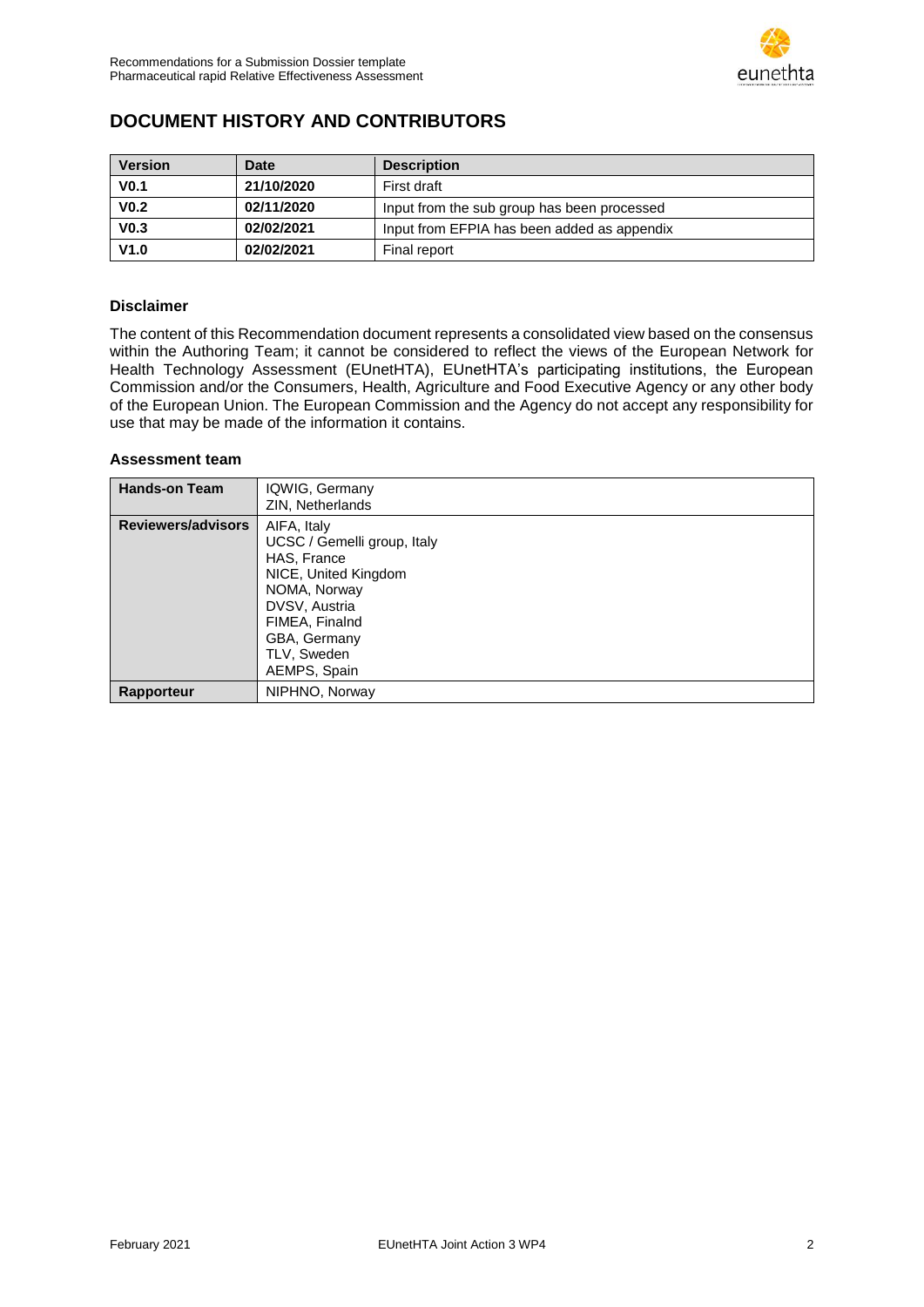# <span id="page-2-0"></span>**TABLE OF CONTENTS**

| 1                |                                                                      |  |
|------------------|----------------------------------------------------------------------|--|
| $\mathbf{2}$     |                                                                      |  |
| 3                |                                                                      |  |
|                  |                                                                      |  |
|                  |                                                                      |  |
|                  |                                                                      |  |
|                  |                                                                      |  |
| $\blacktriangle$ |                                                                      |  |
|                  |                                                                      |  |
|                  |                                                                      |  |
|                  |                                                                      |  |
|                  | APPENDIX 1 - SURVEY ON RECOMMENDATIONS FOR THE SUBMISSION DOSSIER    |  |
|                  |                                                                      |  |
|                  |                                                                      |  |
|                  | APPENDIX 2 - SURVEY RESULTS ON RELEVANCE OF THE SUGGESTED TOPICS AND |  |
|                  |                                                                      |  |
|                  | APPENDIX 3 - SURVEY RESULTS ON REQUIRED COMPREHENSIVENESS OF THE     |  |
|                  | APPENDIX 4 - SURVEY RESULTS ON MISSING ITEMS IN SUGGESTED TOPICS 20  |  |
|                  |                                                                      |  |
|                  |                                                                      |  |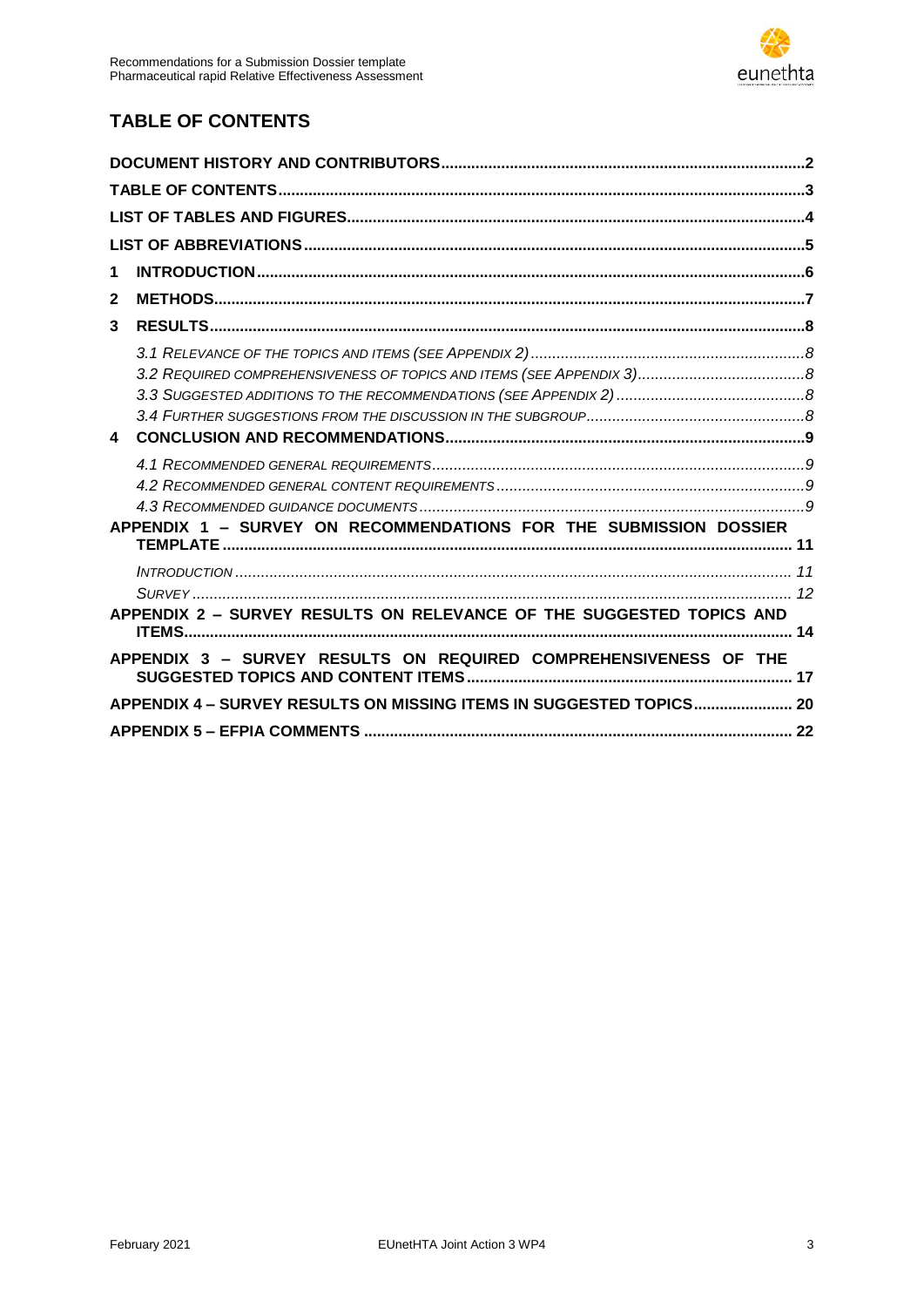## <span id="page-3-0"></span>**LIST OF TABLES AND FIGURES**

### **Tables**

| Table 4.1 – General content requirements of a submission dossier for a pharmaceutical rapid REA9 |  |
|--------------------------------------------------------------------------------------------------|--|
|                                                                                                  |  |
|                                                                                                  |  |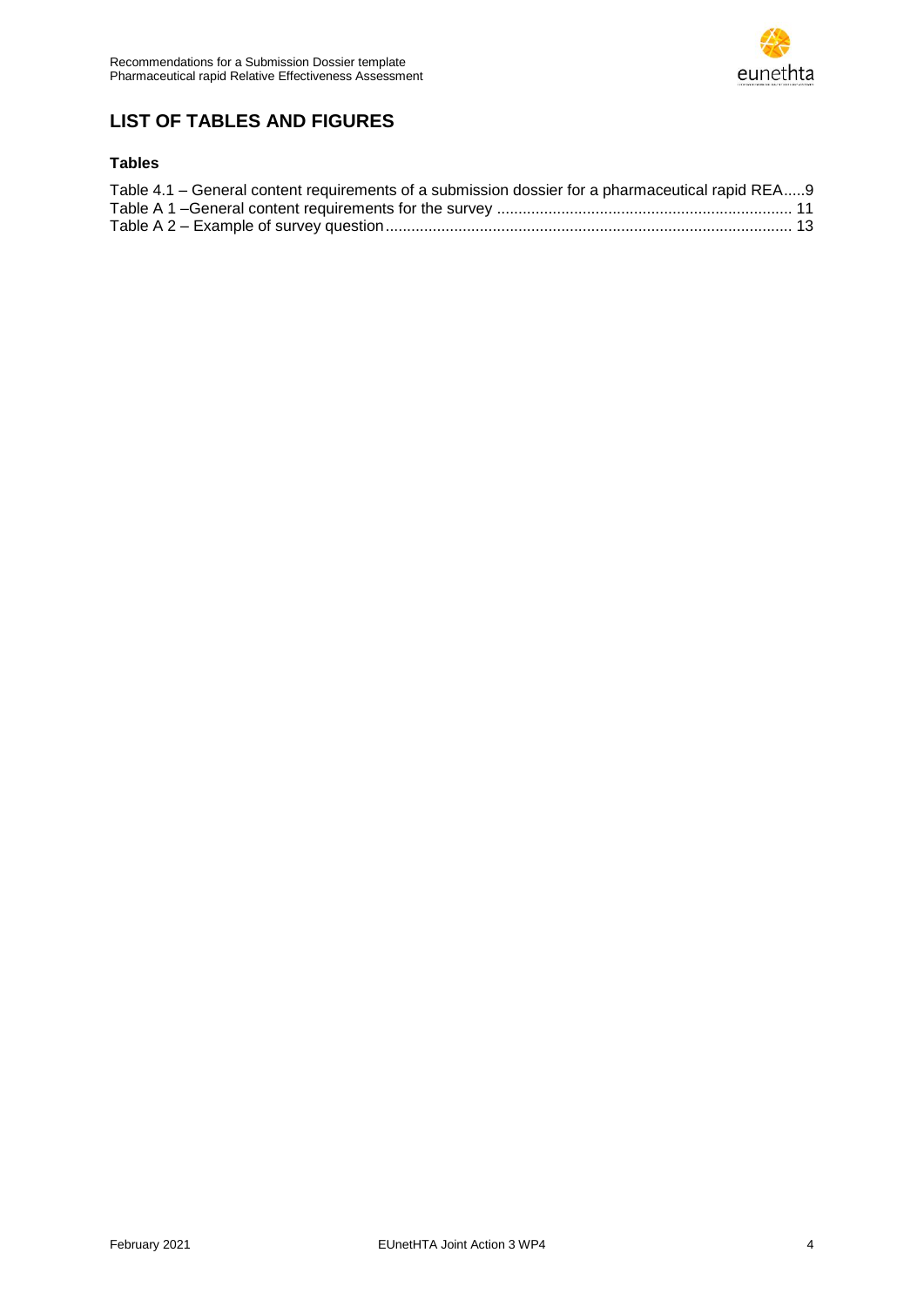# <span id="page-4-0"></span>**LIST OF ABBREVIATIONS**

| (p)MAH      | (prospective) Marketing Authorisation Holder                                |
|-------------|-----------------------------------------------------------------------------|
| <b>PICO</b> | Population, Intervention, Comparator, Outcome                               |
| PP          | Project Plan                                                                |
| <b>REA</b>  | <b>Relative Effectiveness Assessment</b>                                    |
| <b>SDAT</b> | Sub Group on Submission Dossier and Assessment Template for pharmaceuticals |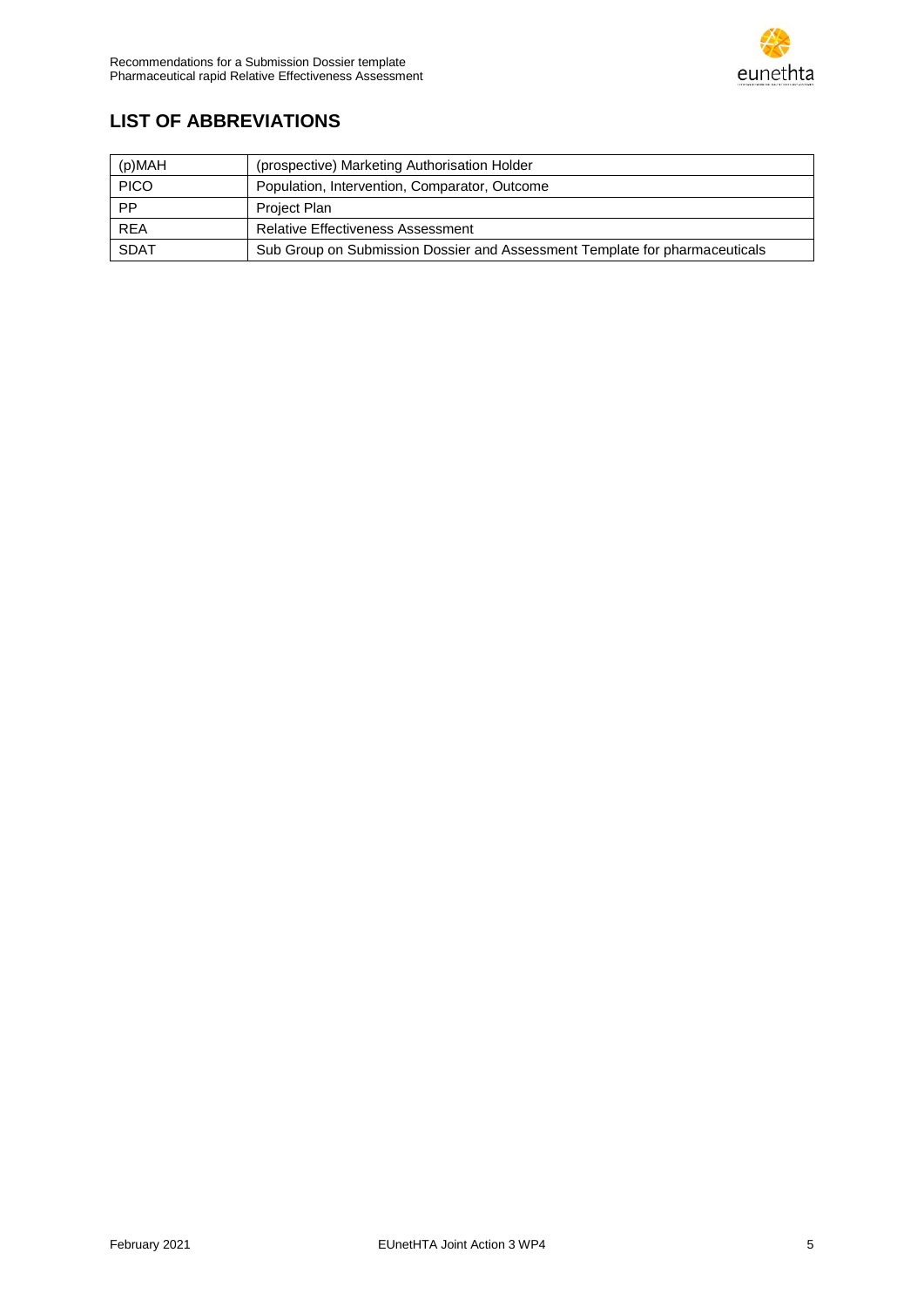

### <span id="page-5-0"></span>**1 INTRODUCTION**

Pharmaceutical rapid Relative Effectiveness Assessments (REA) are based on submissions from the (prospective) Marketing Authorisation Holder (pMAH) of the new drug under assessment. The (p)MAH provides a submission dossier, which must include all the information required to perform a robust and complete assessment according to the needs of Member States which plan to use the assessment for their national decision making. As such the submission dossier must consider the research question(s) and scope of the assessment as defined in the Project Plan of the assessment.

To develop a submission dossier template for use of pharmaceutical rapid REAs further, the Executive Board decided in May 2019 to set up a subgroup. Later (September 2019), this subgroup was extended to include the evaluation and further revision of the assessment report template as well. Within the subgroup, two smaller teams were established, one to work hands-on with the submission dossier template, and another to work hands-on with the assessment report template. This report presents the work done by the hands-on team on submission dossier template only. Early discussions in the subgroup led to an approach according to which the submission dossier template developed in Joint Action 2 should be used for the remainder of Joint Action 3 assessments and the subgroup should aim to develop general recommendations for a future submission dossier template.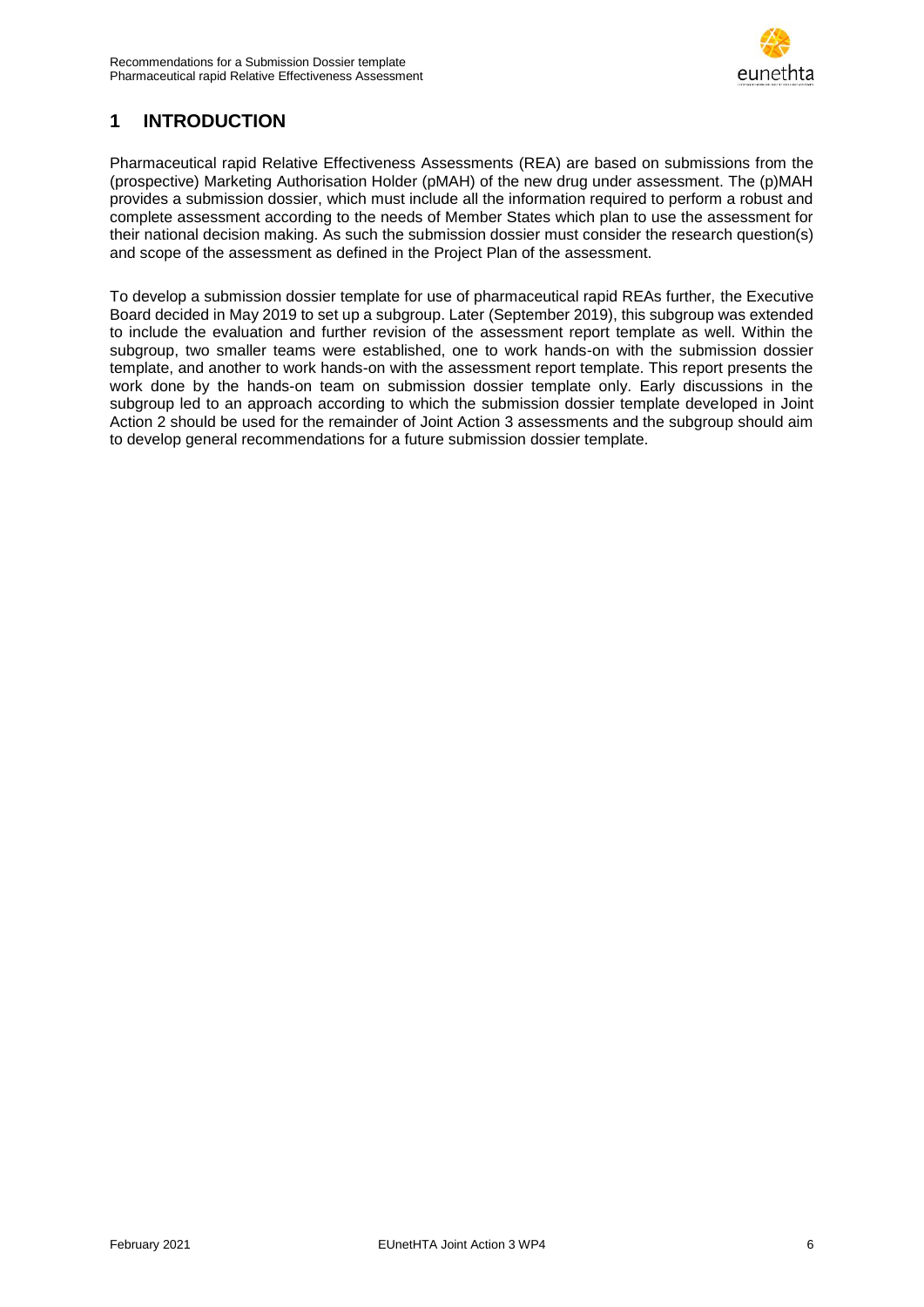

## <span id="page-6-0"></span>**2 METHODS**

As a first step, draft recommendations for general principles and general content requirements were developed by the hands-on group. These draft recommendations considered experiences from the work in the assessment report template hands-on group and in the PICO subgroup.

To gather feedback from the EUnetHTA partners on the draft recommendations, an online survey was created (see Appendix 1 for the survey). The survey was available for input from partners between 17<sup>th</sup> of June till 30th of June 2020.

The survey asked the following questions:

- Per topic
	- o How relevant is the topic on a scale from 1 (irrelevant) to 4 (highly relevant)
- Per content item
	- o how relevant it was on a scale from 1 (irrelevant) to 4 (highly relevant)
	- o How elaborate should the content be on a scale from 1 (short summary) to 4 (full detail)
	- $\circ$  Is there any content missing in the topic.
- Is there any topic missing.

The survey results were analysed by characterising the answers on relevance and required comprehensiveness by the median and mean scale points and the range of scale points. In addition, the explanations for the answers provided in the survey were reviewed and a summary description of the answers per item was provided. Furthermore, the survey answers were reviewed for suggestions of missing items in the draft recommendation.

After endorsement of the paper by the Executive Board, the document will be shared with EFPIA for their feedback. Their feedback will be attached as an appendix to this document, but will not lead to any revisions of the content, nor will their feedback be answered by the sub group. Please note that the lack of responses on the EFPIA feedback should not be considered as endorsement of any feedback.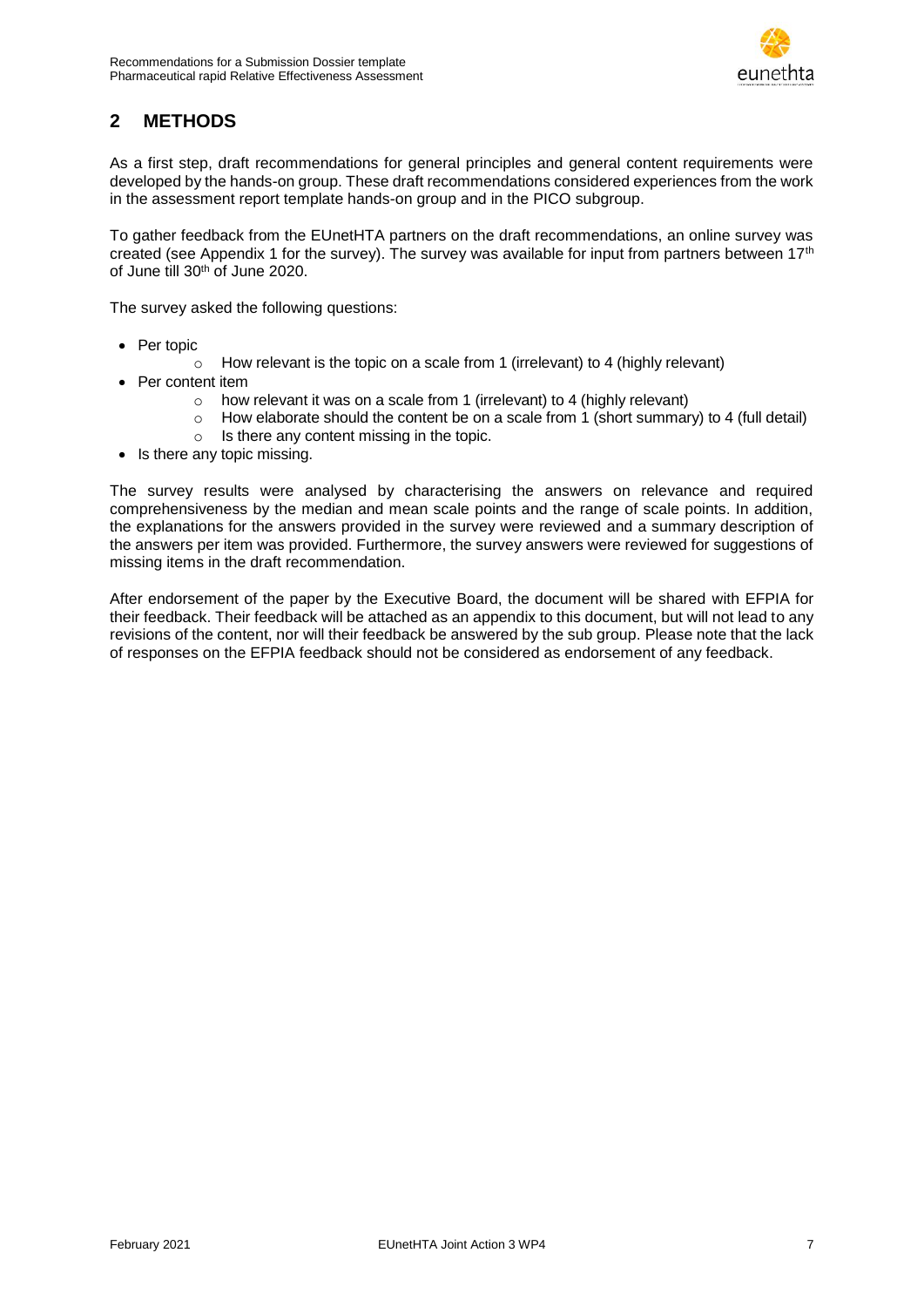

## <span id="page-7-0"></span>**3 RESULTS**

7 out of 51 agencies responded to the survey, all of whom represented a EUnetHTA partner focussing on pharmaceuticals. The summary results of the survey are provided in Appendix 2, 3 and 4.

#### <span id="page-7-1"></span>*3.1 Relevance of the topics and items (see Appendix 2)*

Generally, the suggested topics and items were supported by the respondents of the survey. Median and mean scale points were 3 and above (on a 1-4 point scale) for the vast majority of items. Nevertheless, the ranges of the answers showed that individual respondents considered some of the items less relevant.

### <span id="page-7-2"></span>*3.2 Required comprehensiveness of topics and items (see Appendix 3)*

Median and mean scale points on the required comprehensiveness of the presentation of topics and items were slightly below those of relevance. At the same time for most items responses covered the full range of the scale from 1 to 4 points, i.e. at least one of the respondents required an extended presentation of information on the specific item. The decision on how elaborate individual items should be presented cannot be made on the level of the general recommendations aimed for with this paper. This has to be decided when a new template will finally be developed.

### <span id="page-7-3"></span>*3.3 Suggested additions to the recommendations (see Appendix 2)*

The review of the survey feedback for mentions of additional topics and items did not suggest additional items with one exception. One respondent requested inclusion of health economic content, however, as health economics are outside the remit of a joint assessment, this suggestion was not added to the recommendations.

Overall, the survey did not result in changes to the recommendations developed by the hands-on group.

#### <span id="page-7-4"></span>*3.4 Further suggestions from the discussion in the subgroup*

The outcomes from the survey and the resulting recommendations were presented to the subgroup on pharmaceutical templates in a meeting. Based on the discussion in this meeting a further topic was added to the recommendations, i.e. the need for sufficient guidance for authors of a submission dossier on how to fill in the template and meet the requirements of the data submission.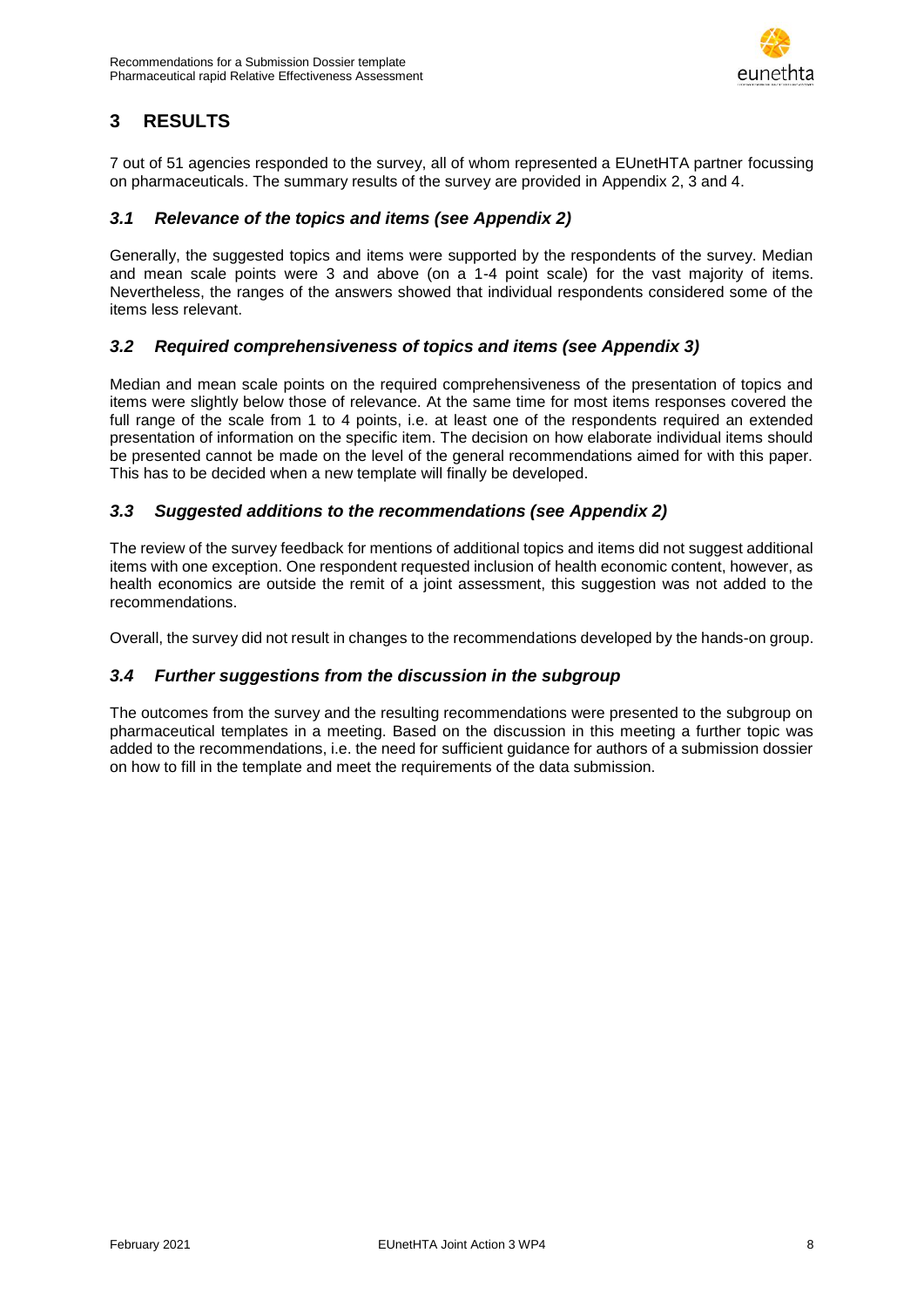

### <span id="page-8-0"></span>**4 CONCLUSION AND RECOMMENDATIONS**

The recommendations for a submission dossier template based on the subgroup work are as follows:

#### <span id="page-8-1"></span>*4.1 Recommended general requirements*

- The evidence submitted for assessment is complete and not selective with regard to the available studies and data that could inform the assessment.
- The data must have been analysed using appropriate methods to answer the research question(s) of the assessment.
- The data presentation must be well-structured and transparent to allow an appropriate assessment within the limited timeframes available and to support the understanding of the submission and the assessment by third parties.
- The submission dossier must include underlying documentation of the information presented to allow the assessors to check the content of the submission.

#### <span id="page-8-2"></span>*4.2 Recommended general content requirements*

[Table 4.1](#page-8-4) shows the general content requirements for a submission dossier for pharmaceutical rapid REA.

#### <span id="page-8-4"></span>**Table 4.1 – General content requirements of a submission dossier for a pharmaceutical rapid REA General content requirements of a submission dossier for a pharmaceutical rapid REA Characterisation of the medical condition to be treated** overview of the medical condition characteristics of the target population **Characterisation of the drug under assessment** • technical information (ATC code, regulatory status etc.) **Research question of the dossier** • PICO(s) elaborated in the submission dossier; should reflect the PICO(s) defined in the Project Plan (PP) **Methods** description of methods used by the (p)MAH in the development of the content of the submission dossier (including e.g. methods for information retrieval, data analysis and data synthesis) • includes specifications of general requirements for the methods to be used by the (p)MAH **Results of information retrieval** results of individual search and study selection steps • relevant study pool(s) **Characteristics of included studies** study design and methods of individual studies characteristics of patient populations of included studies and analyses **Results on effectiveness and safety** presentation of each applicable individual study data presentation by PICO(s) defined in the PP description of data availability, characteristics of the analyses results for all available endpoints as specified in the PP from all (relevant) available studies and analyses **Underlying documentation (provided in annexes and appendices)** documentation of information retrieval (e.g. search strategies, excluded studies, RIS files etc) presentation of specific details on individual studies (e.g. detailed methods) documentation of individual studies (clinical study reports, including study protocol and statistical analysis plans) documentation of analyses performed for the submission dossier (e.g. reports on indirect comparisons) documentation from the regulatory submission and regulatory procedure full texts of references literature other

#### <span id="page-8-3"></span>*4.3 Recommended guidance documents*

The submission dossier template should be accompanied by sufficient guidance to dossier authors to support efficient development of a complete submission dossier that meets the requirements. This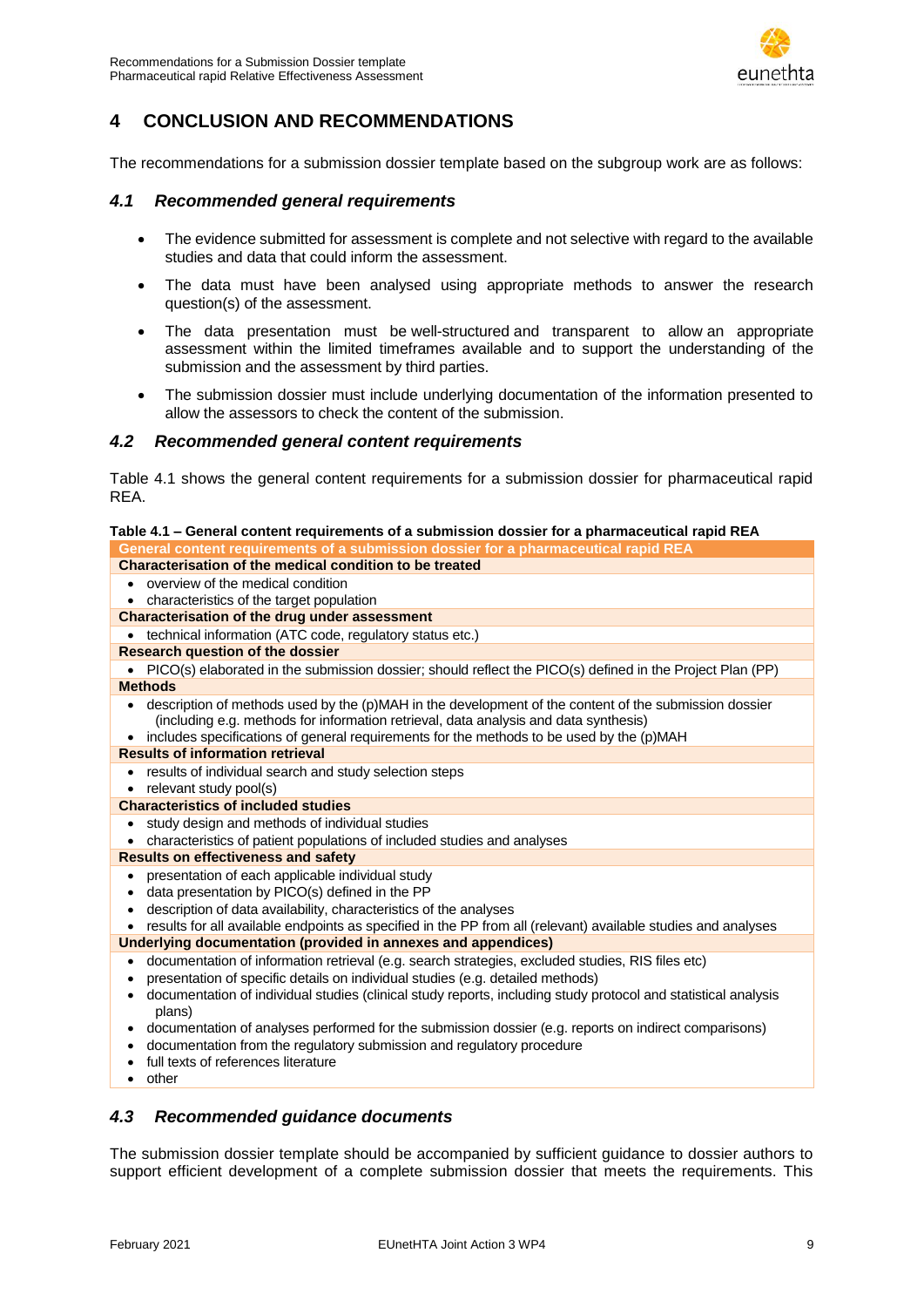

guidance can be provided in the submission dossier template itself or in additional guidelines for authors. This guidance would need to consider possibly different requirements by different partners, e. g. concerning level of detail and company justification on methods.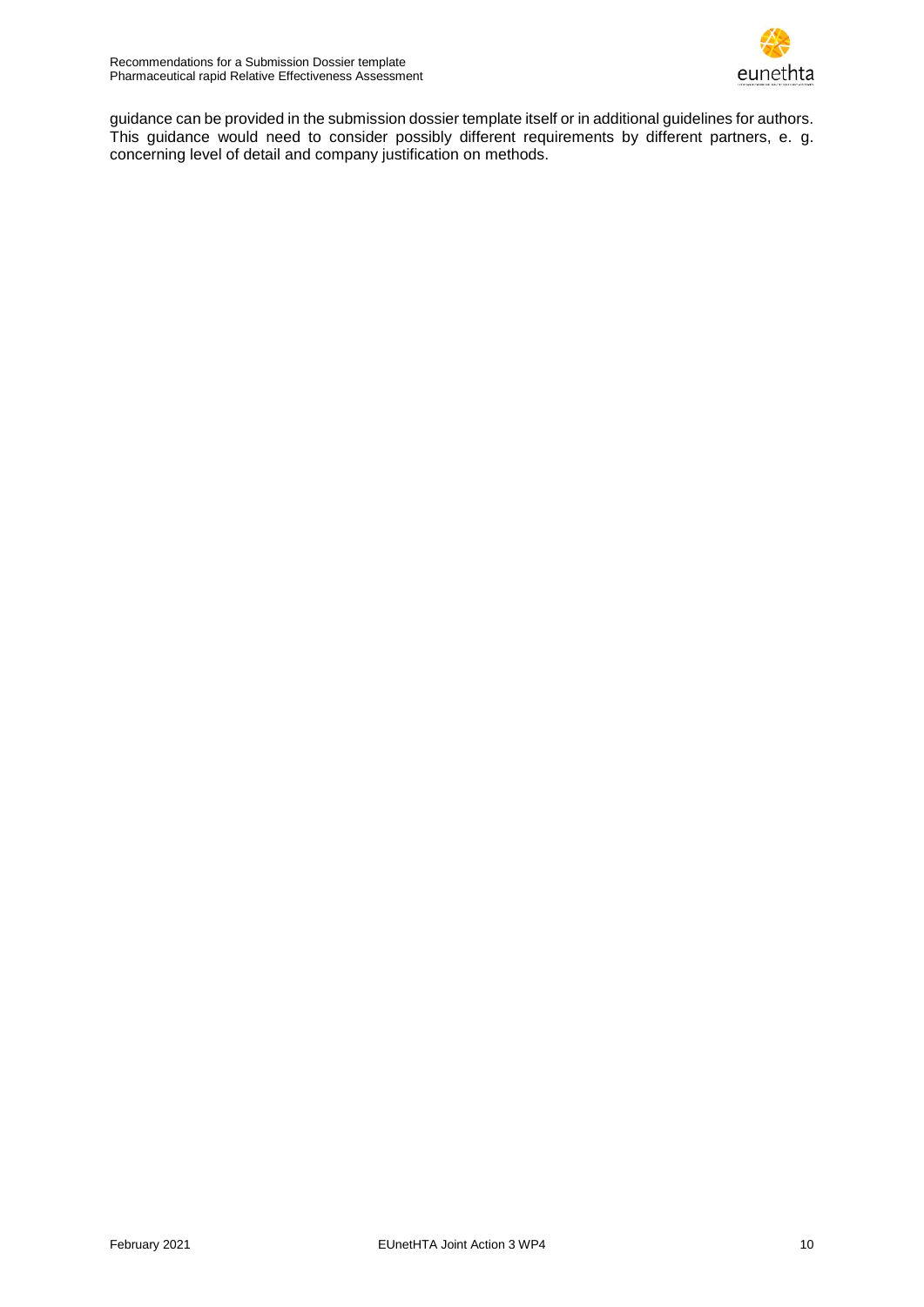

## <span id="page-10-0"></span>**APPENDIX 1 – SURVEY ON RECOMMENDATIONS FOR THE SUBMISSION DOSSIER TEMPLATE**

#### <span id="page-10-1"></span>*Introduction*

Pharmaceutical rapid REAs are based on submissions from the (prospective) Marketing Authorisation Holder (pMAH) of the new drug under assessment. The (p)MAH provides a submission dossier, which must include all the information required to perform a robust and complete assessment according to the needs of Member States which plan to use the assessment for their national decision making. As such the submission dossier must consider the research question(s) and scope of the assessment as defined in the Project Plan of the assessment.

**Please note:** The below table is a draft version of general requirements for a submission dossier. These suggestions are not based on any of the existing EUnetHTA submission dossier templates.

With this survey, we are asking for your feedback on this draft. A final version of these requirements could support the development of a future detailed technical submission dossier template. The suggested content is not meant to determine a specific structure of a future submission dossier template.

General requirements are the following:

- The evidence submitted for assessment is not selective but complete with regard to the available studies and data that could inform the assessment.
- The data must have been analysed using appropriate methods to answer the research question(s) of the assessment.
- The data presentation must be well-structured and transparent to allow an appropriate assessment within the limited timeframes available and to support the understanding of the submission and the assessment by third parties.
- The submission dossier must include underlying documentation of the information presented to allow the assessors to check the content of the submission.

The following table gives an overview of the required content of a submission dossier for a pharmaceutical rapid REA. Please read this carefully, as the survey is based on this content.

<span id="page-10-2"></span>

| Table A 1-General content requirements for the survey                                                                                                                                                                                                                                     |
|-------------------------------------------------------------------------------------------------------------------------------------------------------------------------------------------------------------------------------------------------------------------------------------------|
| General content requirements of a submission dossier for a pharmaceutical rapid REA                                                                                                                                                                                                       |
| Characterisation of the medical condition to be treated                                                                                                                                                                                                                                   |
| overview of the medical condition                                                                                                                                                                                                                                                         |
| characteristics of the target population                                                                                                                                                                                                                                                  |
| <b>Characterisation of the drug under assessment</b>                                                                                                                                                                                                                                      |
| technical information (ATC code, regulatory status etc.)                                                                                                                                                                                                                                  |
| <b>Research question of the dossier</b>                                                                                                                                                                                                                                                   |
| PICO(s) elaborated in the submission dossier; should reflect the PICO(s) defined in the Project Plan                                                                                                                                                                                      |
| <b>Methods</b>                                                                                                                                                                                                                                                                            |
| description of methods used by the (p)MAH in the development of the content of the submission dossier<br>(including e.g. methods for information retrieval, data analysis and data synthesis)<br>includes specifications of general requirements for the methods to be used by the (p)MAH |
| <b>Results of information retrieval</b>                                                                                                                                                                                                                                                   |
| results of individual search and study selection steps<br>relevant study pool(s)                                                                                                                                                                                                          |
| <b>Characteristics of included studies</b>                                                                                                                                                                                                                                                |
| study design and methods of individual studies<br>characteristics of patient populations of included studies and analyses<br>risk of bias of included studies                                                                                                                             |
| <b>Results on effectiveness and safety</b>                                                                                                                                                                                                                                                |
| presentation of each relevant individual study<br>data presentation by PICO(s) defined in the Project Plan<br>description of data availability, characteristics of the analyses and risk of bias for each endpoint                                                                        |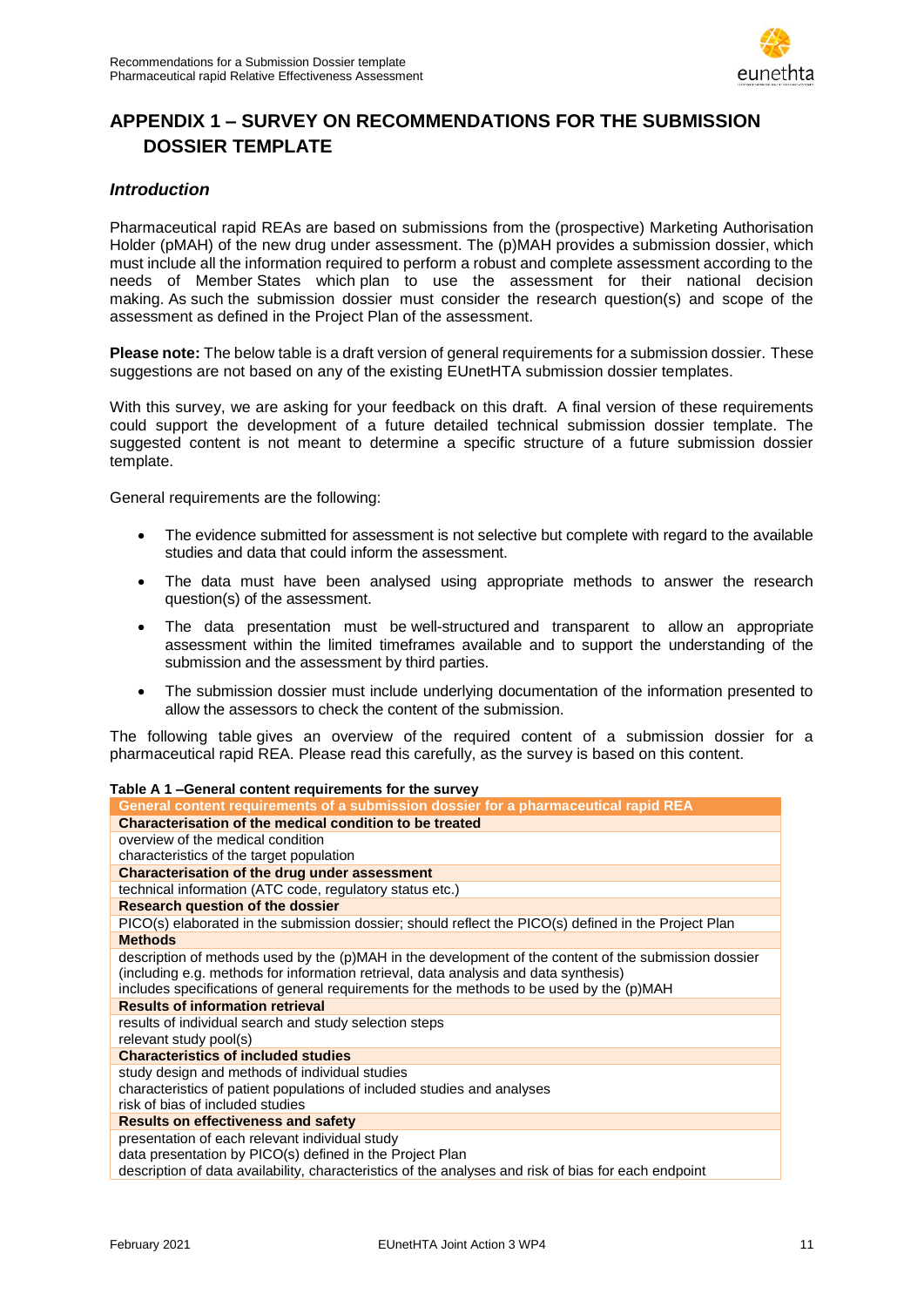

results for all available endpoints as specified in the Project Plan from all (relevant) available studies and analyses

**Underlying documentation (provided in annexes and appendices)**

documentation of information retrieval (e.g. search strategies, excluded studies, RIS files etc)

presentation of specific details on individual studies (e.g. detailed methods)

documentation of individual studies (clinical study reports)

documentation of analyses performed for the submission dossier (e.g. reports on indirect comparisons) documentation from the regulatory submission

full texts of references literature

other

### <span id="page-11-0"></span>*Survey*

[Table A 1](#page-10-2) shows the general submission dossier requirements that are questioned in the survey. Each title in **bold** is considered a topic, meaning there are 8 topics questioned. Under each topic, you find a few bullet points (referred to as *content*). Please read these carefully before answering the question. Please note, this is a draft document not necessarily based on any of the existing EUnetHTA Submission Dossier Templates.

To exemplify the survey sent out to EUnetHTA pharmaceutical partners, below one question is shown. All other topics and content bullet points are questioned in the same format. In the Appendix 2, 3 and 4.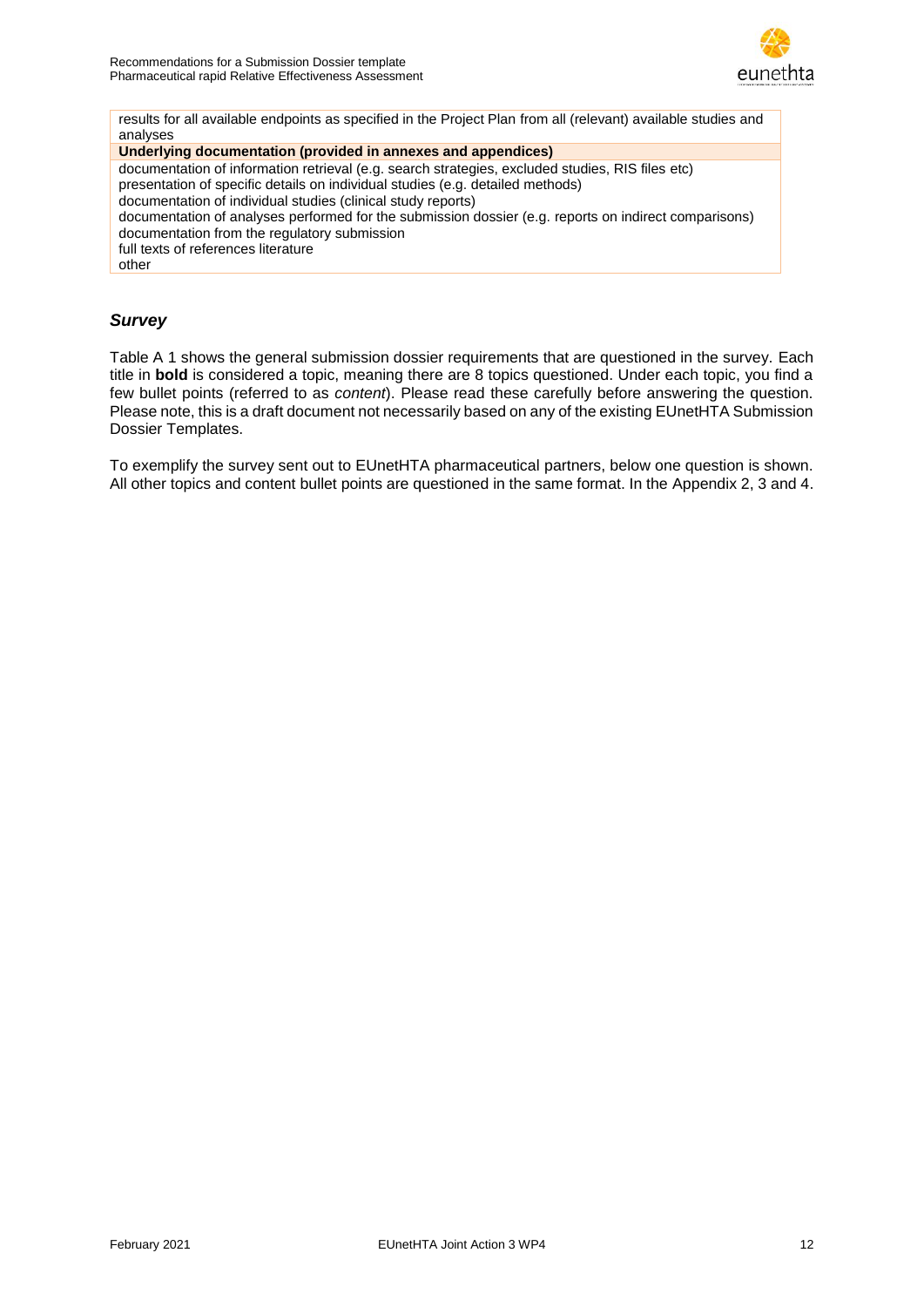

#### **Table A 2 – Example of survey question**

#### Characterisation of the medical condition to be treated

<span id="page-12-0"></span>

| <b>Question on topic</b>                             |                                                            | How relevant is the topic?<br>1: irrelevant to 4: highly relevant                                                         |                               | <b>Please explain</b>                                                                              |                                      |                                                                       |
|------------------------------------------------------|------------------------------------------------------------|---------------------------------------------------------------------------------------------------------------------------|-------------------------------|----------------------------------------------------------------------------------------------------|--------------------------------------|-----------------------------------------------------------------------|
| Topic                                                | Characterisation of the medical condition to<br>be treated | 1234<br>$\Box$ $\Box$ $\Box$                                                                                              |                               |                                                                                                    |                                      |                                                                       |
| Question on content of the topic (the bullet points) |                                                            | How relevant is this<br>content (bullet point)<br>from your point of<br>view<br>1: irrelevant to $4$ :<br>highly relevant | Please explain your<br>answer | How elaborate<br>should the content<br>be?<br>1: short summary<br>information to 4: full<br>detail | Please explain<br><b>your answer</b> | Is there any<br>content missing in<br>the topic? Please<br>elaborate. |
| <b>Content</b>                                       | Overview of the medical condition                          | 1234<br>$\Box\quad \Box\ \Box\ \Box$                                                                                      |                               | 1234<br>0000                                                                                       |                                      |                                                                       |
|                                                      | Characteristics of the target population                   | 1234<br>$\Box$ $\Box$ $\Box$                                                                                              |                               | 1234<br>$\Box$ $\Box$ $\Box$                                                                       |                                      |                                                                       |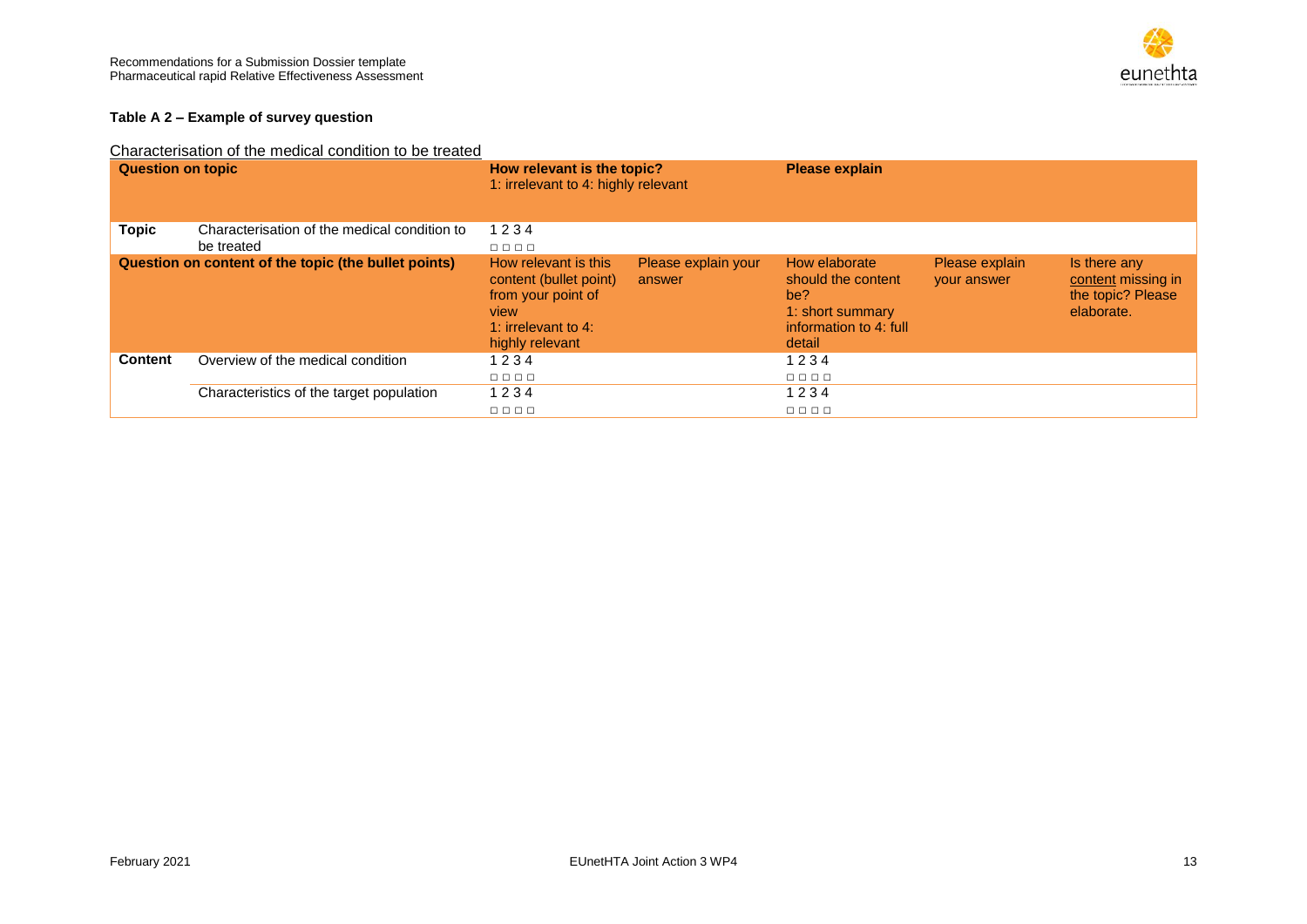

### **APPENDIX 2 – SURVEY RESULTS ON RELEVANCE OF THE SUGGESTED TOPICS AND ITEMS**

<span id="page-13-0"></span>

| <b>General content requirements of a</b>                                                                                                                                                                               | <b>Relevance</b> |                |              |                                                                                                                                                                                                                                                                                                                                 |  |
|------------------------------------------------------------------------------------------------------------------------------------------------------------------------------------------------------------------------|------------------|----------------|--------------|---------------------------------------------------------------------------------------------------------------------------------------------------------------------------------------------------------------------------------------------------------------------------------------------------------------------------------|--|
| submission dossier for a pharmaceutical<br>rapid REA                                                                                                                                                                   | <b>Median</b>    | <b>Average</b> | Range        | <b>Summary</b>                                                                                                                                                                                                                                                                                                                  |  |
| <b>Characterisation of the medical condition</b><br>to be treated                                                                                                                                                      | $\overline{3,5}$ | 3,25           | $2$ till 4   | Relevant topic, but should be described briefly                                                                                                                                                                                                                                                                                 |  |
| overview of the medical condition                                                                                                                                                                                      | 3,5              | 3,375          | $2$ till $4$ | Is considered a relevant topic. Seen mainly as a key component<br>and basis for the assessment. Should be not too extensive, but<br>concise and brief                                                                                                                                                                           |  |
| • characteristics of the target population                                                                                                                                                                             | 4                | 3,75           | 3 till 4     | Highly relevant for all, but deviating opinions about extensiveness of<br>the topic. At least not too long, but as detailed as necessary.                                                                                                                                                                                       |  |
| <b>Characterisation of the drug under</b><br>assessment                                                                                                                                                                | 3                | 2,875          | $1$ till $4$ | Extremely deviating opinions: Some might find it highly relevant,<br>while it is for others from minor importance.                                                                                                                                                                                                              |  |
| technical information (ATC code,<br>$\bullet$<br>regulatory status etc.)                                                                                                                                               | 3,5              | 3,125          | $1$ till $4$ | Extremely deviating opinions. However, the majority of the<br>respondents do think the content should be brief. Even the ones<br>who rated it as high relevance.                                                                                                                                                                |  |
| <b>Research question of the dossier</b>                                                                                                                                                                                | $\overline{4}$   | 3,625          | $2$ till 4   | For everyone is this (highly) relevant, because it defines the scope<br>of the assessment.                                                                                                                                                                                                                                      |  |
| PICO(s) elaborated in the submission<br>dossier; should reflect the PICO(s)<br>defined in the Project Plan                                                                                                             | 4                | 3,25           | 1 till $4$   | Extreme deviating opinions about this topics' relevance. However<br>the overall opinion is that this topic should be not too extensive, but<br>clear.                                                                                                                                                                           |  |
| <b>Methods</b>                                                                                                                                                                                                         | $\overline{4}$   | 3,5            | $2$ till 4   | There is unity among the respondents about how important the<br>methods are (highly important). In order to assure validity, quality,<br>transparency and reproducibility.                                                                                                                                                      |  |
| description of methods used by<br>$\bullet$<br>the (p)MAH in the development of the<br>content of the submission dossier<br>(including e.g. methods for information<br>retrieval, data analysis and data<br>synthesis) | 4                | 3,375          | $1$ till $4$ | Opinions deviate about the relevance, but there is agreement about<br>the extensiveness (adequate and concise).                                                                                                                                                                                                                 |  |
| includes specifications of general<br>requirements for the methods to be<br>used by the (p)MAH                                                                                                                         | 4                | 3,25           | $1$ till $4$ | The vast majority of the respondents thinks it is relevant, because of<br>consensus in expectations, transparency and quality of the<br>assessment. The opinions about the extensiveness of the topic<br>deviate.                                                                                                               |  |
| <b>Results of information retrieval</b>                                                                                                                                                                                | $\overline{4}$   | 3,375          | $2$ till 4   | All respondents do think this topic is relevant, even though they<br>rated it differently.                                                                                                                                                                                                                                      |  |
| results of individual search<br>and study selection steps                                                                                                                                                              | 4                | 3,125          | $1$ till $4$ | Opinions differ about the relevance. It is seen as relevant to check<br>of the dataset is complete, however others find the pool of evidence<br>more important than where it came from/how it was identified. In<br>correspondence with this, the respondents do think differently about<br>the extensiveness (detailed/short). |  |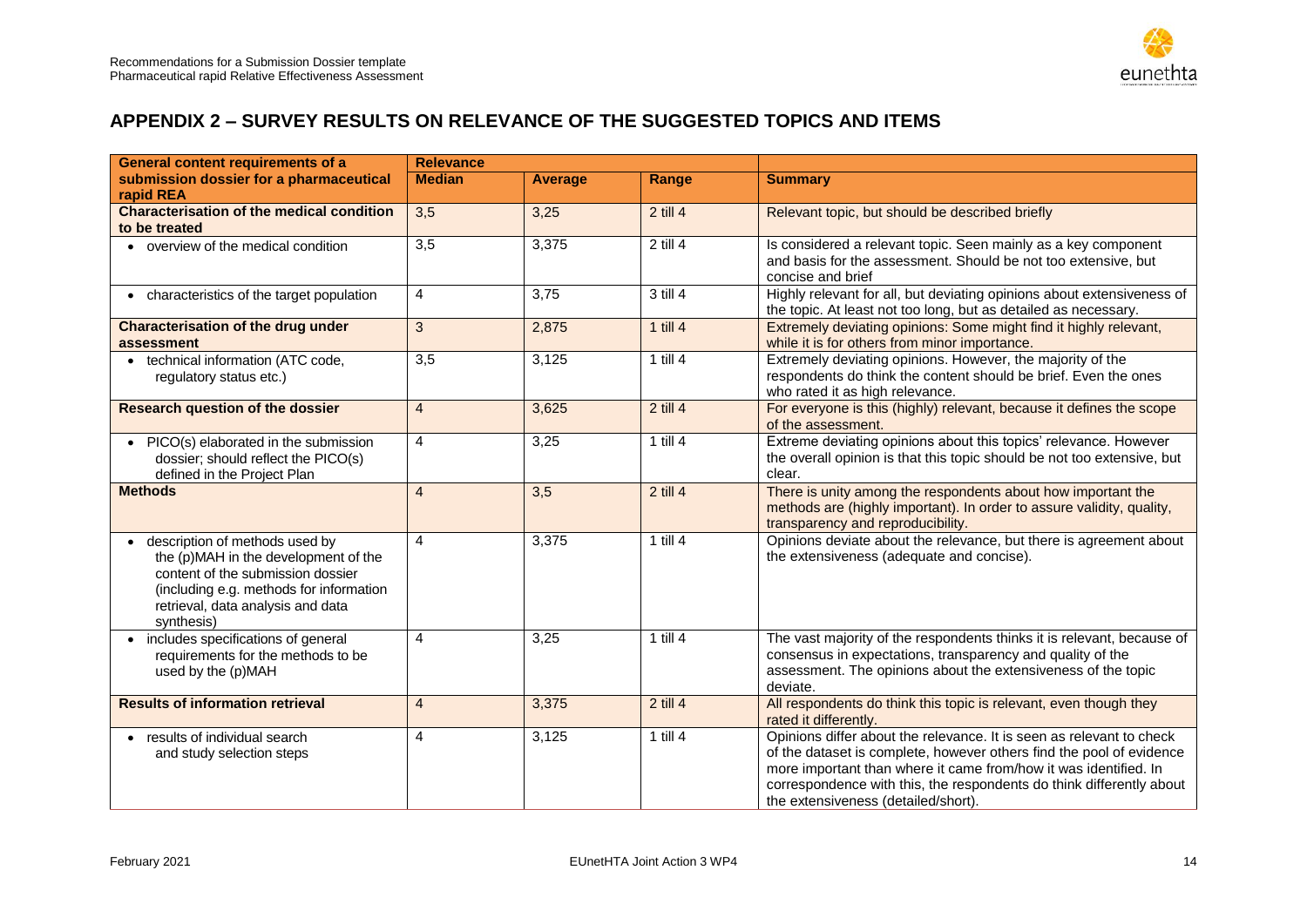#### Recommendations for a Submission Dossier template Pharmaceutical rapid Relative Effectiveness Assessment



| • relevant study pool(s)                                                                                                                      | 4              | 3,625          | 1 till $4$   | Except from 1 respondent, everyone thinks the relevant study pools<br>are highly relevant for the SD. However the opinions deviate<br>extremely about how extensive this topic should be.                                                                                                                                |
|-----------------------------------------------------------------------------------------------------------------------------------------------|----------------|----------------|--------------|--------------------------------------------------------------------------------------------------------------------------------------------------------------------------------------------------------------------------------------------------------------------------------------------------------------------------|
| <b>Characteristics of included studies</b>                                                                                                    | $\overline{4}$ | 3,75           | $2$ till 4   | Overall the respondents do think the topic characteristics of<br>included studies is highly relevant. In this way the relevance,<br>validity, restrictions and comparability can be mapped.                                                                                                                              |
| • study design and methods of individual<br>studies                                                                                           | $\overline{4}$ | 3,875          | 3 till 4     | All the respondents do think the study design and methods of<br>individual studies are highly relevant. Mainly for comparability<br>among studies and the validity of study results. Preferable as<br>extensive as necessary and as short as possible.                                                                   |
| • characteristics of patient populations of<br>included studies and analyses                                                                  | $\overline{4}$ | $\overline{4}$ | 4            | Highly relevant for everyone. Need to be well documented, detailed<br>if needed.                                                                                                                                                                                                                                         |
| • risk of bias of included studies                                                                                                            | $\overline{4}$ | 3,625          | 1 till $4$   | For almost all respondents is this highly relevant, for e.g. validity,<br>strength of the evidence, comparability. Need to be described as<br>extensive as needed.                                                                                                                                                       |
| <b>Results on effectiveness and safety</b>                                                                                                    | $\overline{4}$ | 3,75           | $2$ till 4   | Almost all respondents think that the topic "results on effectiveness<br>and safety" is the most important section, because conclusions can<br>be extracted from that part                                                                                                                                               |
| presentation of each relevant individual<br>study                                                                                             | $\overline{4}$ | 3,75           | 3 till 4     | Almost all respondents think that this section is highly relevant,<br>because it is the key to extract conclusions. The respondents are<br>divided in two groups about the extensiveness: extensive or short<br>description.                                                                                             |
| • data presentation by PICO(s) defined in<br>the Project Plan<br>$\bullet$                                                                    | $\overline{4}$ | 3,125          | $1$ till $4$ | The majority of the respondents do think this section is very<br>relevant. However, 2 out of 8 do think this section is not relevant at<br>all. Different opinions about extensiveness.                                                                                                                                  |
| description of data availability,<br>$\bullet$<br>characteristics of the analyses and risk<br>of bias for each endpoint                       | $\overline{4}$ | 3,375          | $2$ till 4   | The majority of the respondents do think this section is very<br>relevant. In this way conclusions can be extracted, for the validity of<br>the results and uncertainties can be mapped. Most respondents<br>think that this section should be detailed and clearly described.                                           |
| results for all available endpoints as<br>$\bullet$<br>specified in the Project Plan from all<br>(relevant) available studies and<br>analyses | $\overline{4}$ | 3,25           | $1$ till $4$ | This section is for the majority of the respondents highly relevant. In<br>this way selective data presentation can be avoided and it can be<br>important to know if there is no information in endpoints considered<br>relevant in the PP. The overall opinion is that this section should be<br>(even more) extensive. |
| <b>Underlying documentation (provided in</b><br>annexes and appendices)                                                                       | 3,5            | 3              | $1$ till $4$ | This section is for some relevant (5/8) and for others not (3/8).                                                                                                                                                                                                                                                        |
| documentation of information retrieval<br>(e.g. search strategies, excluded<br>studies, RIS files etc)                                        | $\overline{4}$ | 3,125          | $1$ till $4$ | This section is for most respondents relevant. In this way<br>reproducibility and completeness can be ensured. The vast majority<br>do think it can be briefly stated.                                                                                                                                                   |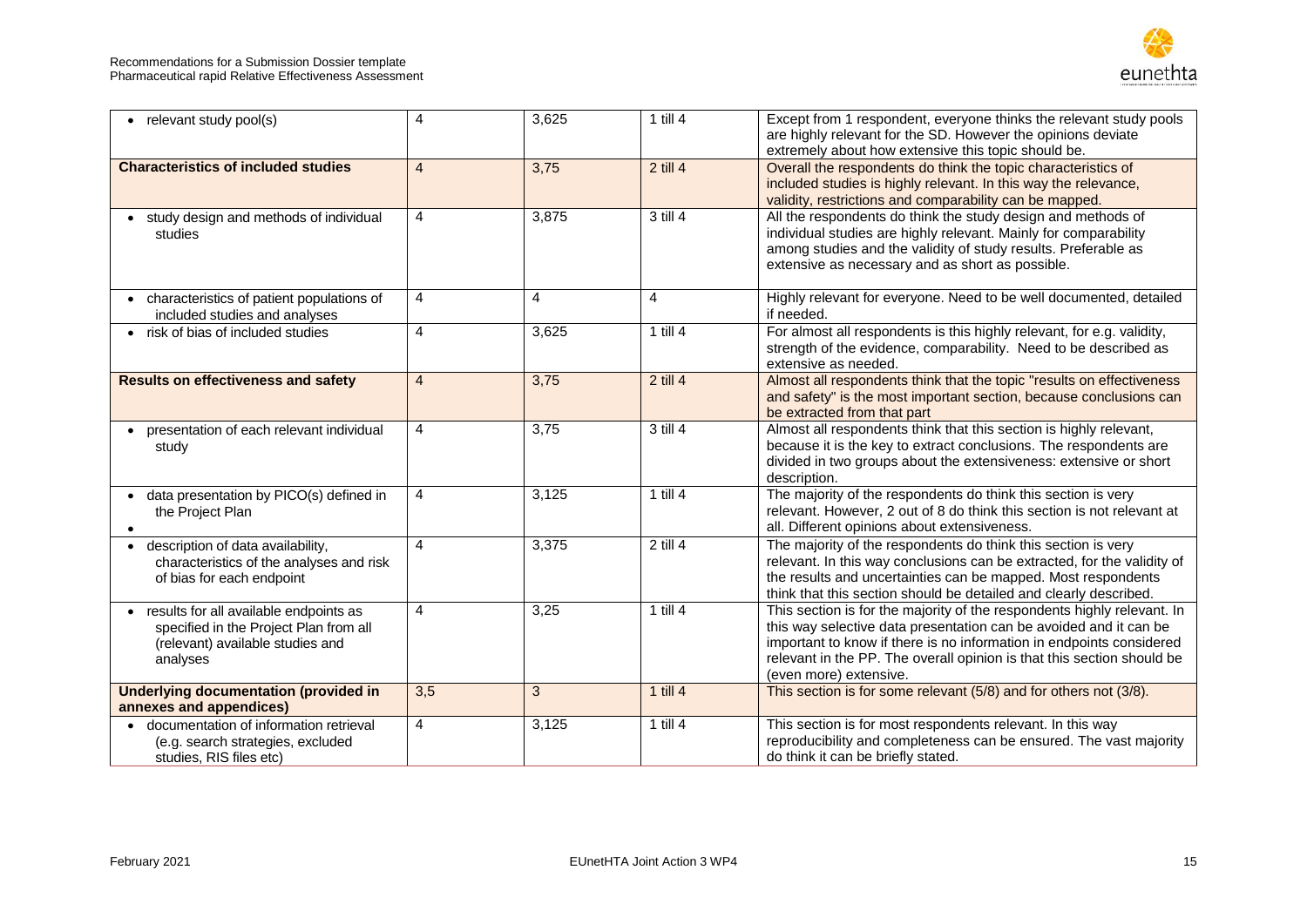

| presentation of specific details on<br>individual studies (e.g. detailed<br>methods)                        | 3.5 | 3,125 | 1 till $4$   | The relevance of this topic is high. This section should be as<br>extensive as needed, but overall adequate.                                                                                                                                                                                                   |
|-------------------------------------------------------------------------------------------------------------|-----|-------|--------------|----------------------------------------------------------------------------------------------------------------------------------------------------------------------------------------------------------------------------------------------------------------------------------------------------------------|
| documentation of individual studies<br>(clinical study reports)                                             | 3   | 2,75  | 1 till $4$   | The overall opinion is that this section is relevant. The<br>extensiveness is a topic of debate, some say it is something they<br>cannot influence and therefore cannot respond on this.                                                                                                                       |
| documentation of analyses performed for<br>the submission dossier (e.g. reports on<br>indirect comparisons) | 4   | 3,5   | 1 till $4$   | The vast majority do think this topic is highly relevant, in order to<br>support critique, evaluate methods, assess the validity of any<br>analysis and for understanding of the AR. Should be as extensive<br>as needed, in order to replicate, check validity and a proper<br>evaluation should be possible. |
| documentation from the regulatory<br>submission                                                             | 3.5 | 2.75  | 1 till $4$   | This is for most respondents relevant, in order to provide<br>background and understanding of CHMPs considerations. The<br>opinions about the extensiveness deviate, since it is not always<br>requested on a national level.                                                                                  |
| full texts of references literature                                                                         | 4   | 3,625 | 1 till $4$   | This section has an extremely high relevance, since it is used as<br>background information and check of statements.                                                                                                                                                                                           |
| other                                                                                                       | .5  | 2,125 | $1$ till $4$ | The content "other" is relevant depending on the dossier                                                                                                                                                                                                                                                       |
| <b>Anything missing</b>                                                                                     |     |       |              | Ensure alignment with assessment template. Proper formatting                                                                                                                                                                                                                                                   |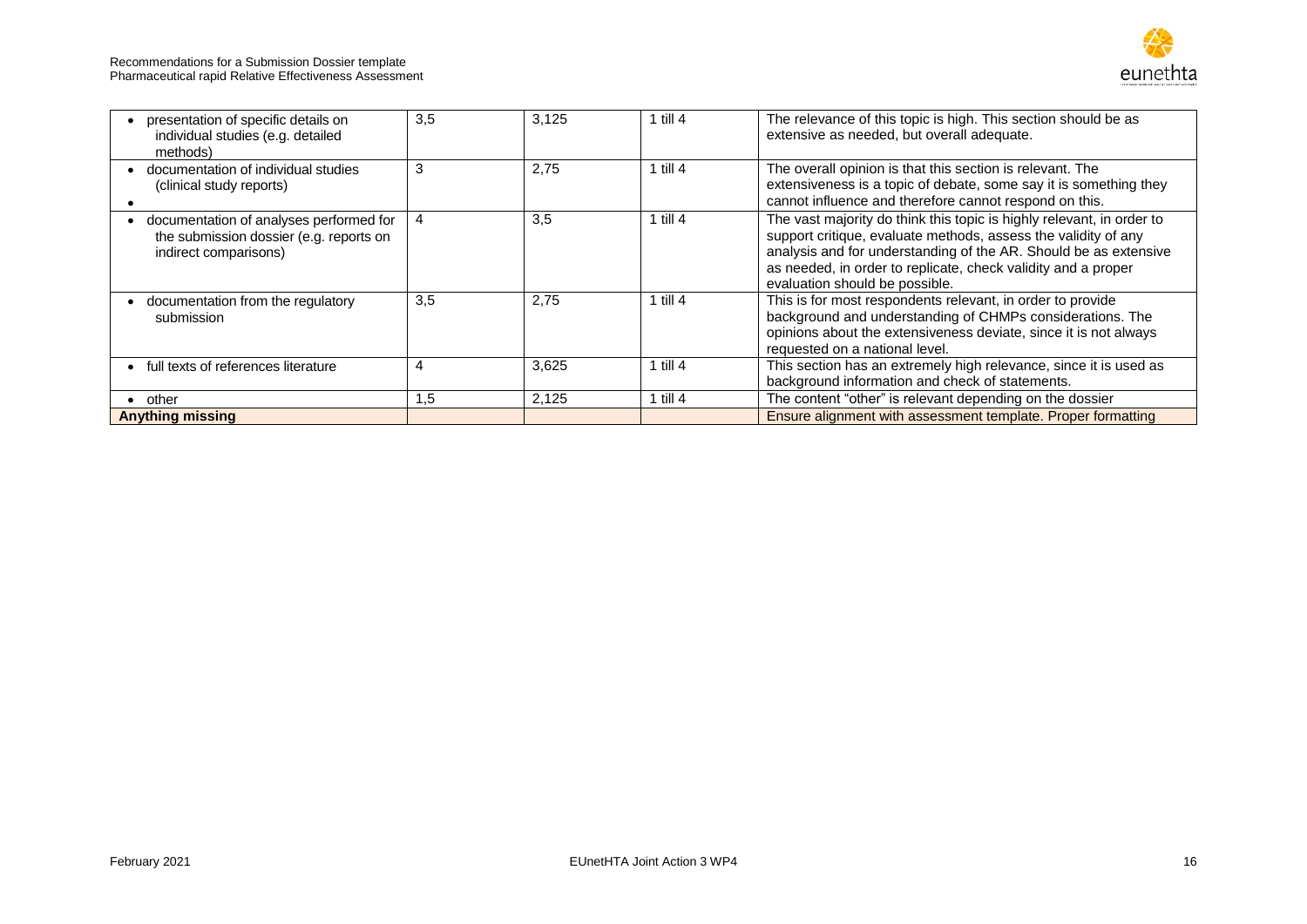

### **APPENDIX 3 – SURVEY RESULTS ON REQUIRED COMPREHENSIVENESS OF THE SUGGESTED TOPICS AND CONTENT ITEMS**

<span id="page-16-0"></span>

| <b>General content requirements of a</b>                                                                                                                                                                  | <b>Extensiveness</b> |         |              |                                                                                                                                                                                                    |
|-----------------------------------------------------------------------------------------------------------------------------------------------------------------------------------------------------------|----------------------|---------|--------------|----------------------------------------------------------------------------------------------------------------------------------------------------------------------------------------------------|
| submission dossier for a pharmaceutical<br>rapid REA                                                                                                                                                      | <b>Median</b>        | Average | Range        | <b>Summary</b>                                                                                                                                                                                     |
| <b>Characterisation of the medical condition</b><br>to be treated                                                                                                                                         |                      |         |              |                                                                                                                                                                                                    |
| • overview of the medical condition                                                                                                                                                                       | $\overline{2}$       | 2       | $1$ till $4$ | The overview of the medical condition should be not too extensive,<br>but concise and brief                                                                                                        |
| • characteristics of the target population                                                                                                                                                                | 3                    | 2,875   | $2$ till 4   | Deviating opinions how extensive the content of the characteristics<br>of the target population should be. At least not too long, but as<br>detailed as necessary                                  |
| <b>Characterisation of the drug under</b><br>assessment                                                                                                                                                   |                      |         |              |                                                                                                                                                                                                    |
| • technical information (ATC code,<br>regulatory status etc.)                                                                                                                                             | $\overline{c}$       | 2,25    | $1$ till $4$ | The majority of the respondents thinks that extensiveness of the<br>content "Technical information" should be brief.                                                                               |
| <b>Research question of the dossier</b>                                                                                                                                                                   |                      |         |              |                                                                                                                                                                                                    |
| PICO(s) elaborated in the submission<br>dossier; should reflect the PICO(s)<br>defined in the Project Plan                                                                                                | 3                    | 2,625   | $1$ till $4$ | Although the respondents have different opinions about the<br>importance of the PICO, the overall opinion is that the PICO should<br>not be too extensive (e.g. 1 page).                           |
| <b>Methods</b>                                                                                                                                                                                            |                      |         |              |                                                                                                                                                                                                    |
| description of methods used by<br>the (p)MAH in the development of the<br>content of the submission dossier<br>(including e.g. methods for information<br>retrieval, data analysis and data<br>synthesis) | 2,5                  | 2,75    | $1$ till $4$ | All the respondents have the opinion that the description of the<br>methods by the (p)MAH should be as extensive as needed, but<br>adequate and concise.                                           |
| includes specifications of general<br>requirements for the methods to be<br>used by the (p)MAH                                                                                                            | 2,5                  | 2,625   | $1$ till $4$ | How extensive the content of specifications of general requirement<br>for the methods to be used by the (p)MAH differs among the<br>respondents.                                                   |
| <b>Results of information retrieval</b>                                                                                                                                                                   |                      |         |              |                                                                                                                                                                                                    |
| • results of individual search<br>and study selection steps                                                                                                                                               | 1,5                  | 2,25    | $1$ till $4$ | How extensive the results of individual search and study selection<br>steps should be described differs within the respondents. Some say<br>detailed enough and others prefer a short description. |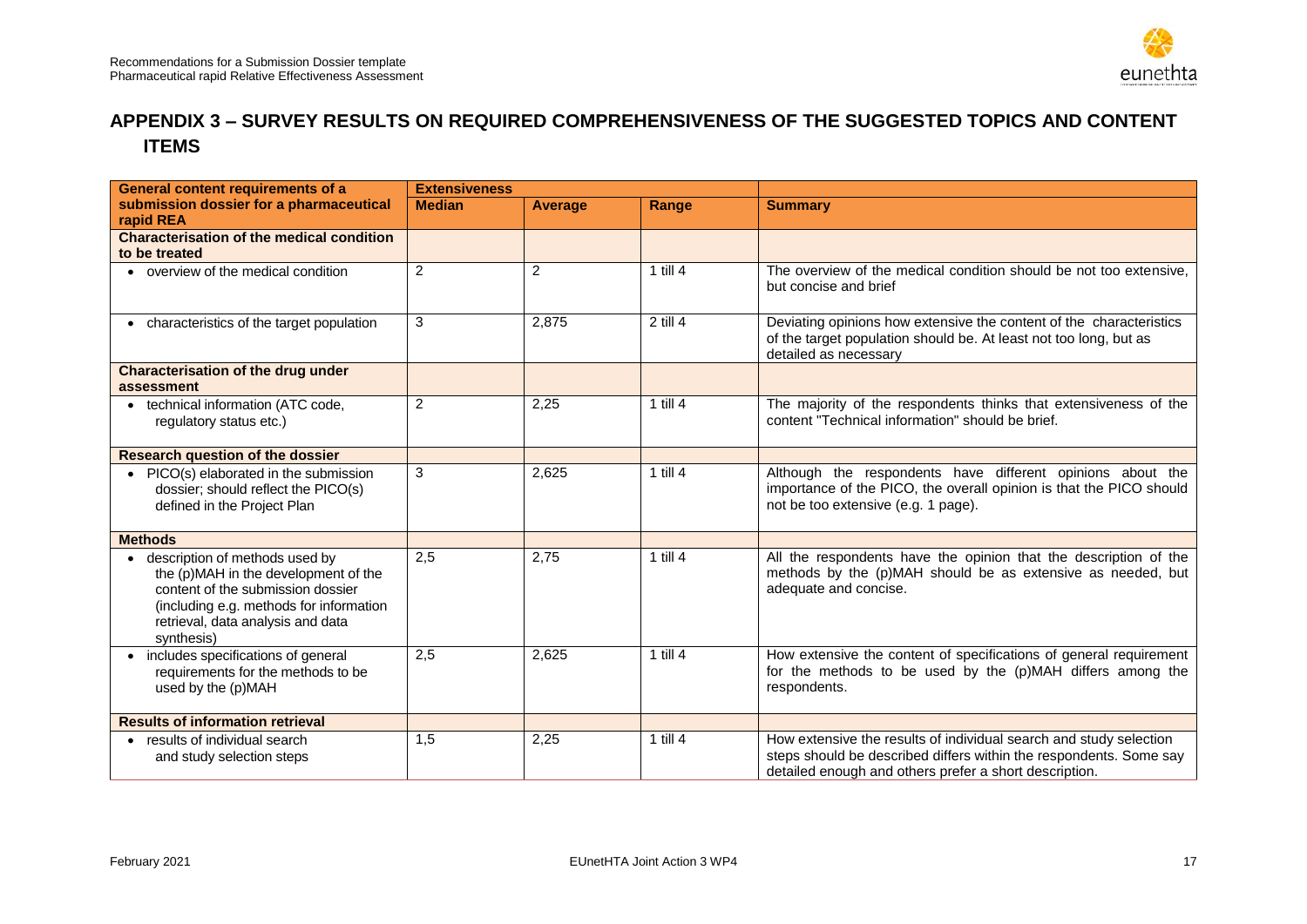

| • relevant study pool(s)                                                                                                           | 1,5              | 2,25  | $1$ till $4$ | The opinions of the respondents deviate extremely about how<br>extensive the relevant study pools should be. Or extensively and<br>well documented, ór kept short.                                                                              |
|------------------------------------------------------------------------------------------------------------------------------------|------------------|-------|--------------|-------------------------------------------------------------------------------------------------------------------------------------------------------------------------------------------------------------------------------------------------|
| <b>Characteristics of included studies</b>                                                                                         |                  |       |              |                                                                                                                                                                                                                                                 |
| • study design and methods of individual<br>studies                                                                                | 3                | 3     | $2$ till $4$ | The content "study design and methods of individual studies" should<br>be as extensive as necessary and as short as possible.                                                                                                                   |
| • characteristics of patient populations of<br>included studies and analyses                                                       | $\overline{4}$   | 3,375 | $2$ till $4$ | Need to be well documented, detailed if needed.                                                                                                                                                                                                 |
| • risk of bias of included studies                                                                                                 | $\overline{3,5}$ | 3     | 1 till $4$   | The main point of view is that the content "risk of bias of included<br>studies" should be described as extensive as necessary.                                                                                                                 |
| <b>Results on effectiveness and safety</b>                                                                                         |                  |       |              |                                                                                                                                                                                                                                                 |
| • presentation of each relevant individual<br>study                                                                                | 3,5              | 3     | $1$ till $4$ | The respondents have deviating opinions about how extensive the<br>"presentation of each relevant individual study" should be. The<br>respondents are divided in two groups: extensive or short<br>description.                                 |
| • data presentation by PICO(s) defined in<br>the Project Plan                                                                      | 2,5              | 2,625 | $1$ till 4   | The respondents differ from opinion how extensive<br>"data<br>presentation by PICO(s) defined in the Project Plan" should be.                                                                                                                   |
| • description of data availability,<br>characteristics of the analyses and risk<br>of bias for each endpoint                       | 3                | 2,75  | 1 till $4$   | Most respondents do think that the "description of data availability,<br>characteristics of the analyses and risk of bias for each endpoint"<br>should be detailed and clearly described.                                                       |
| • results for all available endpoints as<br>specified in the Project Plan from all<br>(relevant) available studies and<br>analyses | 2,5              | 2,75  | 1 till $4$   | "Results for all available endpoints as specified in the Project Plan<br>from all (relevant) available studies and analyses" should be<br>extensive by most of the respondents. Could be even more<br>extensive, said by one respondent.        |
| <b>Underlying documentation (provided in</b><br>annexes and appendices)                                                            |                  |       |              |                                                                                                                                                                                                                                                 |
| • documentation of information retrieval<br>(e.g. search strategies, excluded<br>studies, RIS files etc)                           | 3                | 2,625 | $1$ till $4$ | The content "documentation of information retrieval (e.g. search<br>strategies, excluded studies, RIS files etc)" should be as extensive<br>as needed. The vast majority do think it can be briefly stated.                                     |
| presentation of specific details on<br>individual studies (e.g. detailed<br>methods)                                               | $\overline{3,5}$ | 2,75  | $1$ till 4   | The topic "presentation of specific details on individual studies (e.g.<br>detailed methods)" should be as extensive as needed. The ratings<br>deviate, but overall it should be adequate                                                       |
| • documentation of individual studies<br>(clinical study reports)                                                                  | 3                | 2,625 | $1$ till $4$ | The opinions how extensive the CSR should be, deviate. Some say<br>all studies must be available, others say this is for them not<br>applicable.                                                                                                |
| documentation of analyses performed for<br>$\bullet$<br>the submission dossier (e.g. reports on<br>indirect comparisons)           | 3,5              | 2,875 | $1$ till $4$ | The content "documentation of analyses performed for the<br>submission dossier (e.g. reports on indirect comparisons)" should be<br>as extensive as needed, in order to replicate, check validity and a<br>proper evaluation should be possible |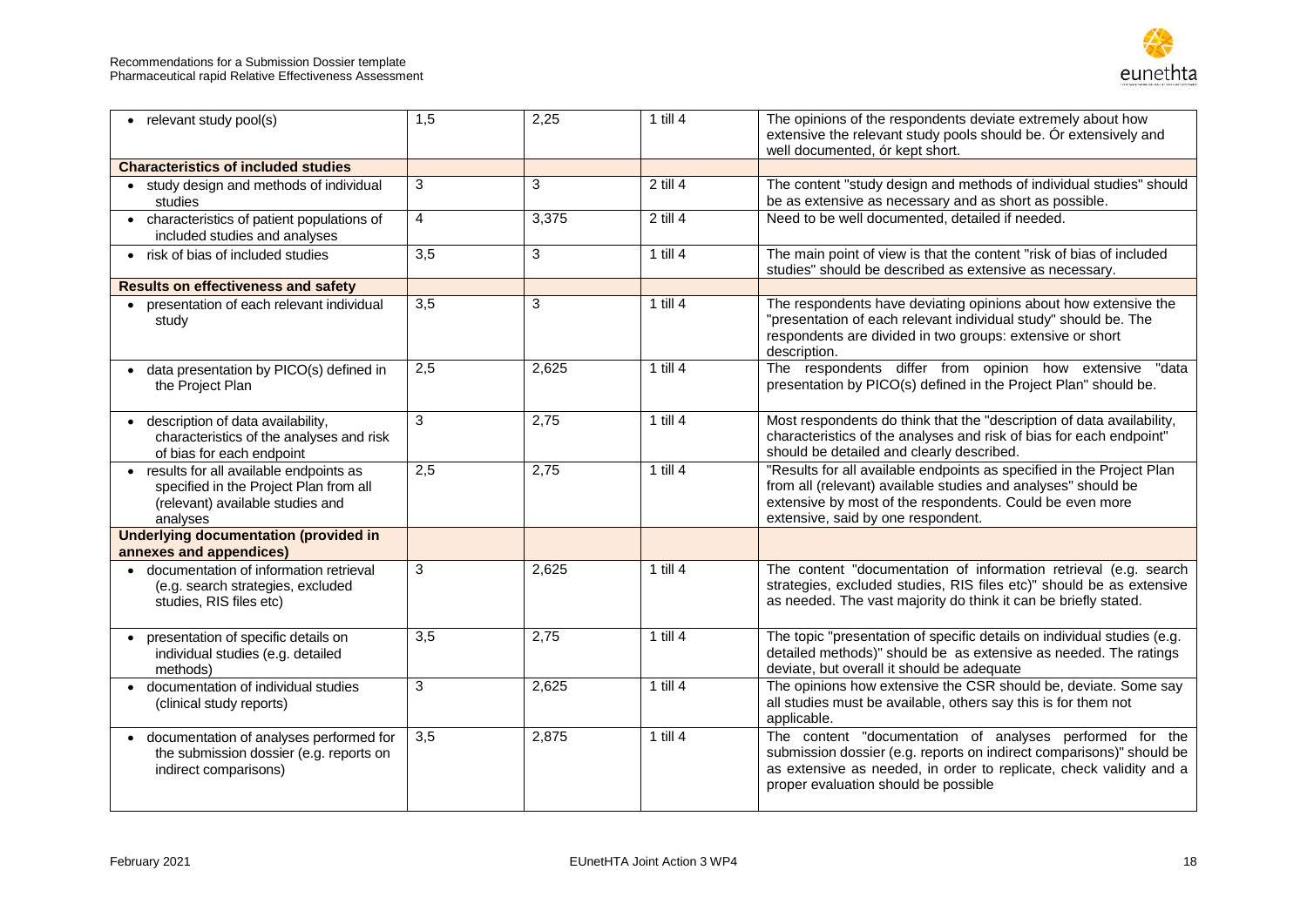

| documentation from the regulatory<br>submission |     | 2,125 | 1 till 4 | The opinions deviate extremely about the extensiveness of<br>"documentation from the regulatory submission". Or it should be<br>well documented, or they say it is not requested/ not applicable. |
|-------------------------------------------------|-----|-------|----------|---------------------------------------------------------------------------------------------------------------------------------------------------------------------------------------------------|
| full texts of references literature             |     | 3.5   | 1 till 4 | Extensiveness of "full texts of references literature is mainly high,<br>but elobaration is often N/A. [Note: probably because it is or a full<br>citation/reference or notl                      |
| other                                           | ٦.5 | 2.125 | 1 till 4 | The content "other" should be as extensive as needed and if<br>applicable.                                                                                                                        |
| <b>Anything missing</b>                         |     |       |          | Ensure alignment with assessment template. Proper formatting                                                                                                                                      |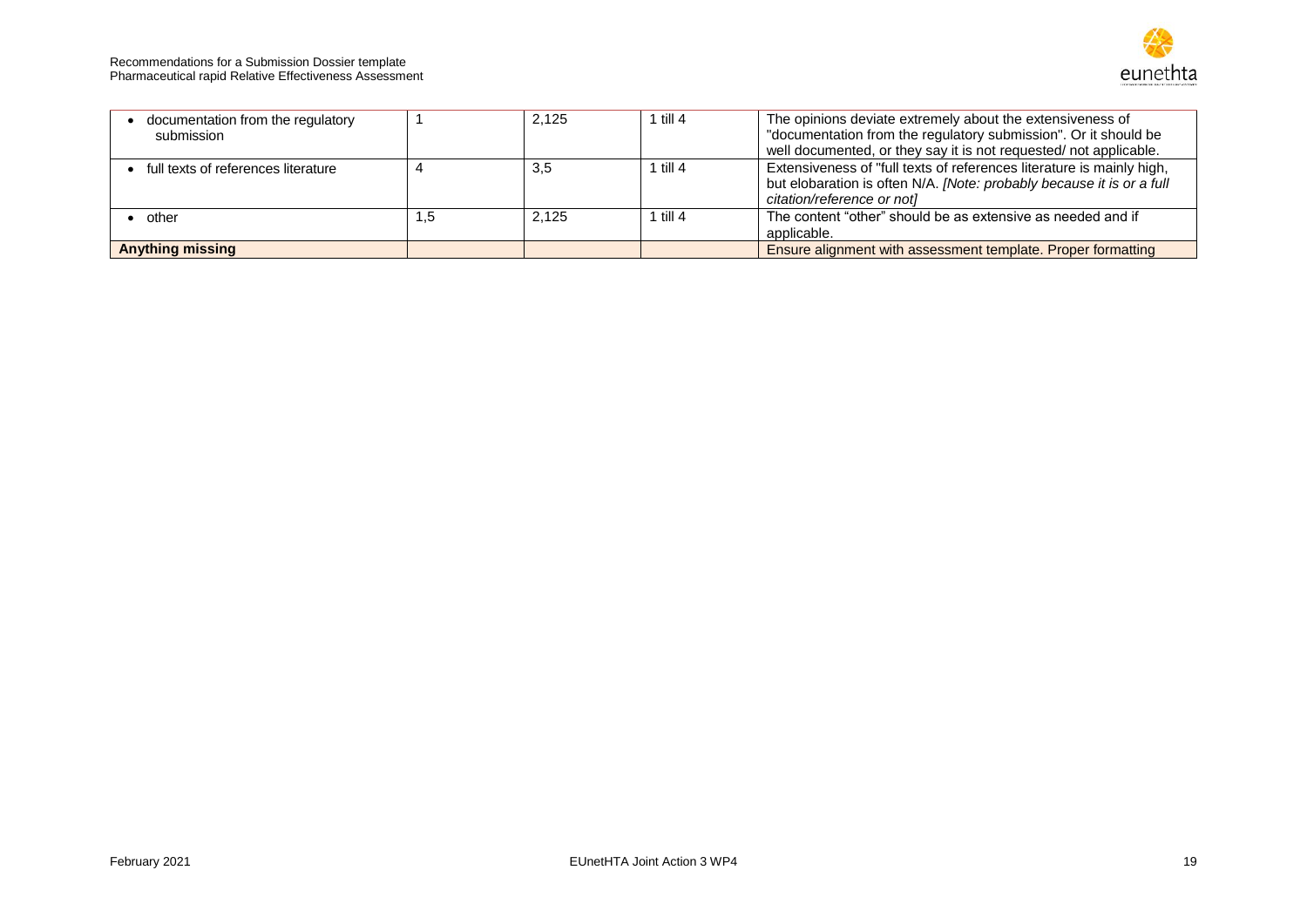

### **APPENDIX 4 – SURVEY RESULTS ON MISSING ITEMS IN SUGGESTED TOPICS**

<span id="page-19-0"></span>

| General content requirements of a submission dossier for a                                                                                                                                         | <b>Missing items in suggested topics</b>                                                                                                                                                                  |
|----------------------------------------------------------------------------------------------------------------------------------------------------------------------------------------------------|-----------------------------------------------------------------------------------------------------------------------------------------------------------------------------------------------------------|
| pharmaceutical rapid REA                                                                                                                                                                           |                                                                                                                                                                                                           |
| Characterisation of the medical condition to be treated                                                                                                                                            |                                                                                                                                                                                                           |
| • overview of the medical condition                                                                                                                                                                | The overview of the medical condition should be not too extensive, but concise and brief                                                                                                                  |
| • characteristics of the target population                                                                                                                                                         | Deviating opinions how extensive the content of the characteristics of the target population should be.<br>At least not too long, but as detailed as necessary                                            |
| <b>Characterisation of the drug under assessment</b>                                                                                                                                               |                                                                                                                                                                                                           |
| • technical information (ATC code, regulatory status etc.)                                                                                                                                         | The majority of the respondents thinks that extensiveness of the content "Technical information" should<br>be brief.                                                                                      |
| <b>Research question of the dossier</b>                                                                                                                                                            |                                                                                                                                                                                                           |
| • PICO(s) elaborated in the submission dossier; should reflect the<br>PICO(s) defined in the Project Plan                                                                                          | Although the respondents have different opinions about the importance of the PICO, the overall opinion<br>is that the PICO should not be too extensive (e.g. 1 page).                                     |
| <b>Methods</b>                                                                                                                                                                                     |                                                                                                                                                                                                           |
| • description of methods used by the (p)MAH in the development<br>of the content of the submission dossier (including e.g. methods<br>for information retrieval, data analysis and data synthesis) | All the respondents have the opinion that the description of the methods by the (p)MAH should be as<br>extensive as needed, but adequate and concise.                                                     |
| • includes specifications of general requirements for the methods<br>to be used by the (p)MAH                                                                                                      | How extensive the content of specifications of general requirement for the methods to be used by the<br>(p)MAH differs among the respondents.                                                             |
| <b>Results of information retrieval</b>                                                                                                                                                            |                                                                                                                                                                                                           |
| • results of individual search and study selection steps                                                                                                                                           | How extensive the results of individual search and study selection steps should be described differs<br>within the respondents. Some say detailed enough and others prefer a short description.           |
| • relevant study pool(s)                                                                                                                                                                           | The opinions of the respondents deviate extremely about how extensive the relevant study pools<br>should be. Or extensively and well documented, or kept short.                                           |
| <b>Characteristics of included studies</b>                                                                                                                                                         |                                                                                                                                                                                                           |
| • study design and methods of individual studies                                                                                                                                                   | The the content "study design and methods of individual studies" should be as extensive as<br>necessary and as short as possible.                                                                         |
| • characteristics of patient populations of included studies and<br>analyses                                                                                                                       | Need to be well documented, detailed if needed.                                                                                                                                                           |
| • risk of bias of included studies                                                                                                                                                                 | The main point of view is that the content "risk of bias of included studies" should be described as<br>extensive as necessary.                                                                           |
| <b>Results on effectiveness and safety</b>                                                                                                                                                         |                                                                                                                                                                                                           |
| • presentation of each relevant individual study                                                                                                                                                   | The respondents have deviating opinions about how extensive the "presentation of each relevant<br>individual study" should be. The respondents are divided in two groups: extensive or short description. |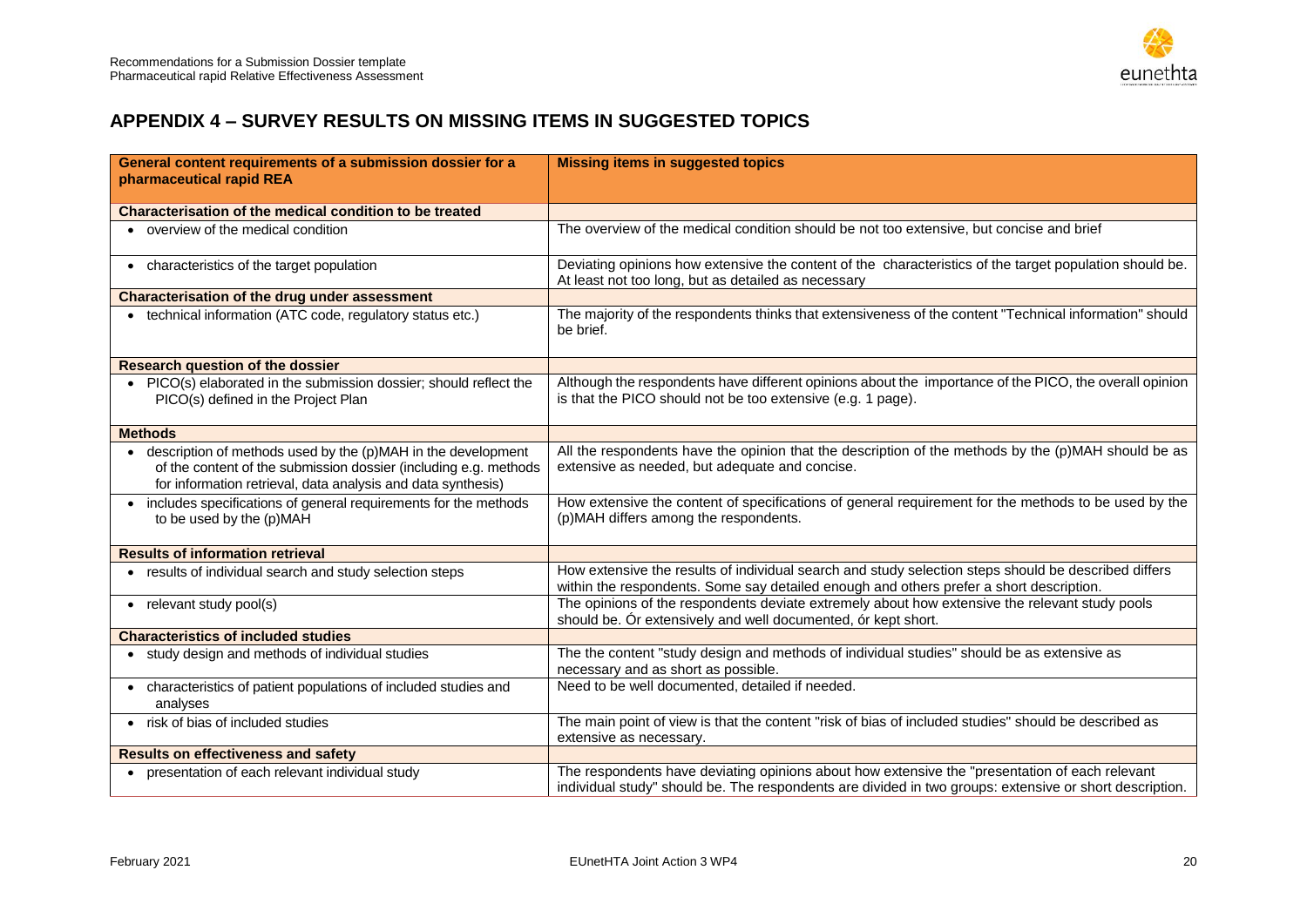

| data presentation by PICO(s) defined in the Project Plan                                                                     | The respondents differ from opinion how extensive "data presentation by PICO(s) defined in the Project<br>Plan" should be.                                                                                                                   |
|------------------------------------------------------------------------------------------------------------------------------|----------------------------------------------------------------------------------------------------------------------------------------------------------------------------------------------------------------------------------------------|
| description of data availability, characteristics of the analyses<br>and risk of bias for each endpoint                      | Most respondents do think that the "description of data availability, characteristics of the analyses and<br>risk of bias for each endpoint" should be detailed and clearly described.                                                       |
| • results for all available endpoints as specified in the Project<br>Plan from all (relevant) available studies and analyses | "Results for all available endpoints as specified in the Project Plan from all (relevant) available studies<br>and analyses" should be extensive by most of the respondents. Could be even more extensive, said<br>by one respondent.        |
| Underlying documentation (provided in annexes and<br>appendices)                                                             |                                                                                                                                                                                                                                              |
| • documentation of information retrieval (e.g. search strategies,<br>excluded studies, RIS files etc)                        | The content "documentation of information retrieval (e.g. search strategies, excluded studies, RIS files<br>etc)" should be as extensive as needed. The vast majority do think it can be briefly stated.                                     |
| presentation of specific details on individual studies (e.g. detailed<br>methods)                                            | The topic "presentation of specific details on individual studies (e.g. detailed methods)" should be as<br>extensive as needed. The ratings deviate, but overall it should be adequate                                                       |
| documentation of individual studies (clinical study reports)                                                                 | The opinions how extensive the CSR should be, deviate. Some say all studies must be available,<br>others say this is for them not applicable.                                                                                                |
| documentation of analyses performed for the submission dossier<br>$\bullet$<br>(e.g. reports on indirect comparisons)        | The content "documentation of analyses performed for the submission dossier (e.g. reports on indirect<br>comparisons)" should be as extensive as needed, in order to replicate, check validity and a proper<br>evaluation should be possible |
| • documentation from the regulatory submission                                                                               | The opinions deviate extremely about the extensiveness of "documentation from the regulatory<br>submission". Or it should be well documented, or they say it is not requested/ not applicable.                                               |
| • full texts of references literature                                                                                        | Extensiveness of "full texts of references literature is mainly high, but elobaration is often N/A. [Note:<br>probably because it is or a full citation/reference or not]                                                                    |
| $\bullet$ other                                                                                                              | The content "other" should be as extensive as needed and if applicable.                                                                                                                                                                      |
| <b>Anything missing</b>                                                                                                      | Ensure alignment with assessment template. Proper formatting                                                                                                                                                                                 |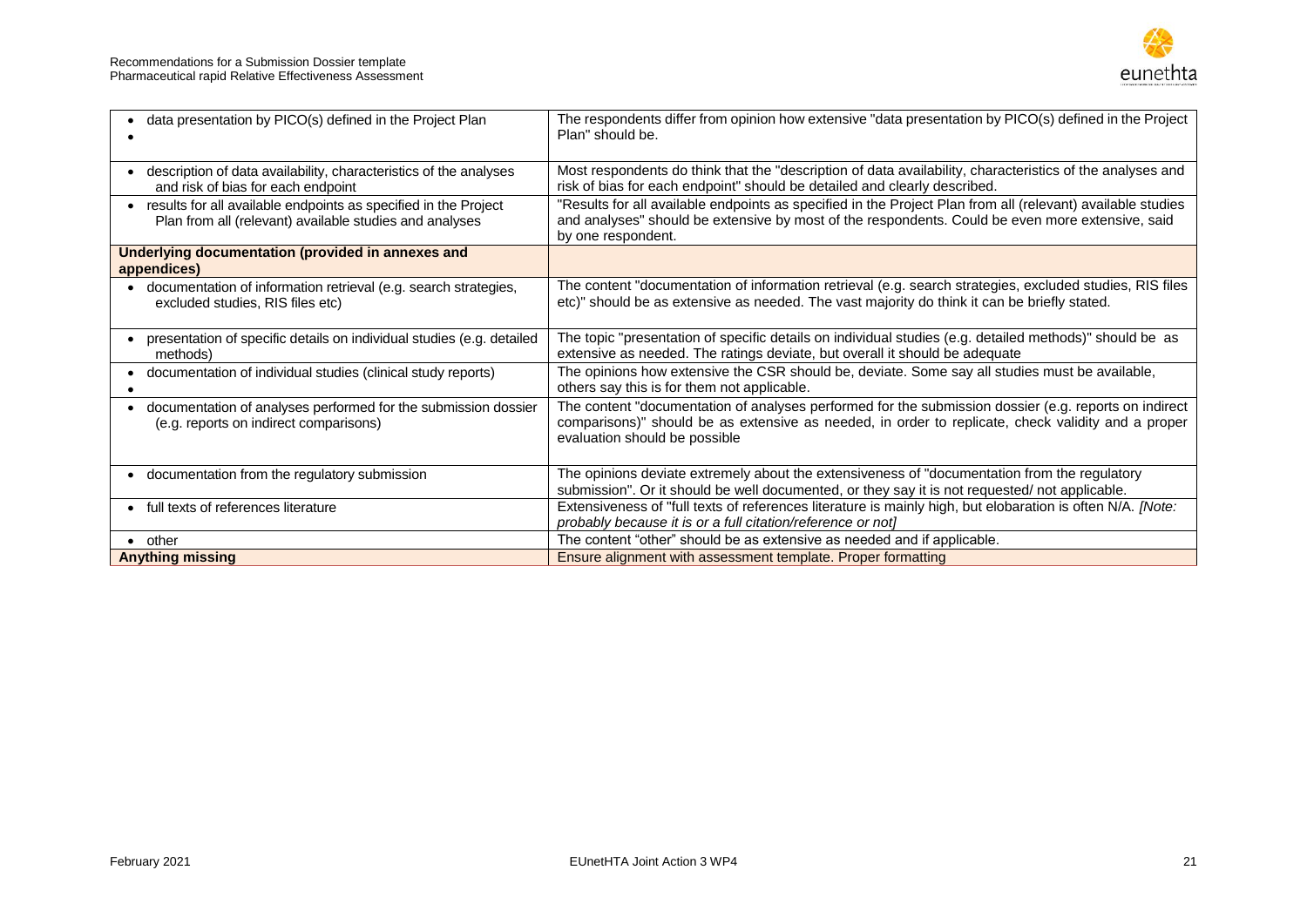

### **APPENDIX 5 – EFPIA COMMENTS**

After endorsement of the paper by the Executive Board, the document was shared with the EFPIA HTA working group for their feedback. The report was open for review by EFPIA from December 02, 2020 until January 12, 2021.

Their feedback can be found below. Please note that their feedback will not lead to any revisions of the content, nor will their feedback be answered by the sub group. Please note that the lack of responses on the EFPIA feedback should not be considered as endorsement of any feedback.

<span id="page-21-0"></span>

| <b>Comment</b><br>from<br>Insert<br>your<br>and<br>name<br>organisation | Page<br>number<br>Insert<br>'general' if<br>your<br>comment<br>relates to<br>the whole<br>document | <b>Section</b><br>number | <b>Comment and suggestion for rewording</b><br>Please insert each new comment in a new row.                                                                                                                                                                                                                                                                                                                                                                                                                                                                                                                                                                                                                            | <b>Character</b><br><b>of</b><br>comment<br>$\bullet$ 'major' <sup>a</sup> =1<br>$\bullet$ 'minor <sup>'b</sup> = 2<br>• 'linguistic' <sup>c</sup> = 3<br>Please indicate your choice<br>by writing the according<br>number in this field, e.g. for<br>major choose "1". |
|-------------------------------------------------------------------------|----------------------------------------------------------------------------------------------------|--------------------------|------------------------------------------------------------------------------------------------------------------------------------------------------------------------------------------------------------------------------------------------------------------------------------------------------------------------------------------------------------------------------------------------------------------------------------------------------------------------------------------------------------------------------------------------------------------------------------------------------------------------------------------------------------------------------------------------------------------------|--------------------------------------------------------------------------------------------------------------------------------------------------------------------------------------------------------------------------------------------------------------------------|
| <b>EFPIA</b>                                                            | General                                                                                            | General                  | It should be highlighted more preeminently that only 7 out of 51 agencies have responded to the<br>survey which forms the basis of these recommendations. Furthermore, consideration should be<br>given to achieve broader engagement and endorsement from other EUnetHTA partners of the<br>template and guiding document at a later stage. Furthermore, it should be made clear in the guiding<br>documents that the individual preferences of the assessors who provided input into the survey with<br>regards to comprehensiveness of items and points, particularly when they diverge from the final<br>EUnetHTA recommendations, should be put aside when reviewing a REA submission dossier from<br>the (p)MAH. | 2                                                                                                                                                                                                                                                                        |
| <b>EFPIA</b>                                                            | General                                                                                            | General                  | In some sections it is mentioned "Relative Effectiveness Assessment" and in other it is mentioned   3<br>"Joint Assessment". As these two terms are synonyms, and for consistency, only one of them<br>should be used throughout the document with a note when the term is introduced the first time<br>[e.g. Relative Effectiveness Assessment (also known as joint clinical assessment)].                                                                                                                                                                                                                                                                                                                            |                                                                                                                                                                                                                                                                          |
| <b>EFPIA</b>                                                            | General                                                                                            | General                  | A reference should be added in the recommendations that the submission template is part of the<br>evidence and assessment continuum (early dialogue and its outcome, scoping meeting, joint<br>clinical assessment up to post licencing evidence generation) and, as such, consideration should<br>be given to the need to maintain predictability across the continuum.                                                                                                                                                                                                                                                                                                                                               | $\overline{2}$                                                                                                                                                                                                                                                           |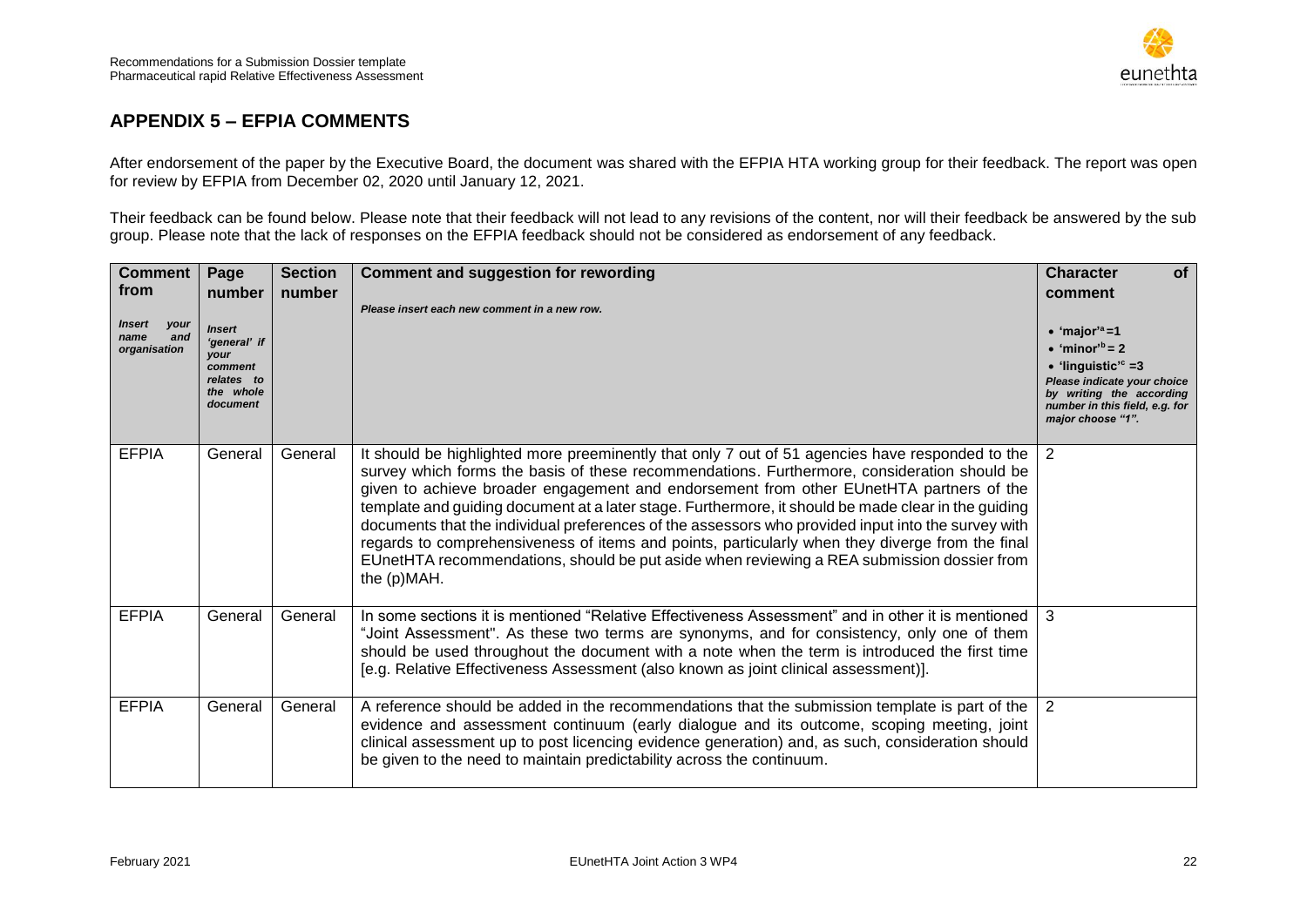

| <b>Comment</b><br>from<br>Insert<br>your<br>and<br>name<br>organisation | Page<br>number<br><b>Insert</b><br>'general' if<br>your<br>comment<br>relates to<br>the whole<br>document | <b>Section</b><br>number | <b>Comment and suggestion for rewording</b><br>Please insert each new comment in a new row.                                                                                                                                                                                                                                                                                                                                                                          | <b>Character</b><br>of<br>comment<br>$\bullet$ 'major' <sup>a</sup> =1<br>$\bullet$ 'minor' <sup>b</sup> = 2<br>$\bullet$ 'linguistic' <sup>c</sup> =3<br>Please indicate your choice<br>by writing the according<br>number in this field, e.g. for<br>major choose "1". |
|-------------------------------------------------------------------------|-----------------------------------------------------------------------------------------------------------|--------------------------|----------------------------------------------------------------------------------------------------------------------------------------------------------------------------------------------------------------------------------------------------------------------------------------------------------------------------------------------------------------------------------------------------------------------------------------------------------------------|--------------------------------------------------------------------------------------------------------------------------------------------------------------------------------------------------------------------------------------------------------------------------|
| <b>EFPIA</b>                                                            | $\overline{7}$                                                                                            | $\overline{2}$           | It should be specified in this section that the survey was sent out to 51 agencies (EUnetHTA<br>partners) and a clarification on this number should be provided, given that EUnetHTA has more<br>than 80 partner agencies across Europe.                                                                                                                                                                                                                             | $\overline{2}$                                                                                                                                                                                                                                                           |
| <b>EFPIA</b>                                                            | $\overline{7}$                                                                                            | $\overline{2}$           | Current text:<br>'After endorsement of the paper by the Executive Board, the document will be shared with EFPIA<br>for their feedback.'<br>Proposed text:<br>After endorsement of the draft recommendations by the Executive Board, the document will be<br>shared with EFPIA for their feedback.                                                                                                                                                                    | 3                                                                                                                                                                                                                                                                        |
| <b>EFPIA</b>                                                            | $\overline{7}$                                                                                            | $\overline{2}$           | The current version says, that "after endorsement of the paper by the Executive Board, the<br>document will be shared with EFPIA for their feedback. Their feedback will be attached as an<br>appendix to this document, but will not lead to any revisions of the content".<br>Feedback from EFPIA should be analysed and implemented accordingly, documentation should<br>be attached to the document, why specific comments and suggestions were not implemented. |                                                                                                                                                                                                                                                                          |
| <b>EFPIA</b>                                                            | 8                                                                                                         | 3                        | Actual or potential reasons for the low response rate (i.e. only 7 out of 51 responded to the survey)<br>should be provided, if available (e.g. short timeframe to respond to the survey).                                                                                                                                                                                                                                                                           | 2                                                                                                                                                                                                                                                                        |
| <b>EFPIA</b>                                                            | 8                                                                                                         | 3                        | If possible, the name of the 7 responder HTA agencies should be disclosed.                                                                                                                                                                                                                                                                                                                                                                                           | 1                                                                                                                                                                                                                                                                        |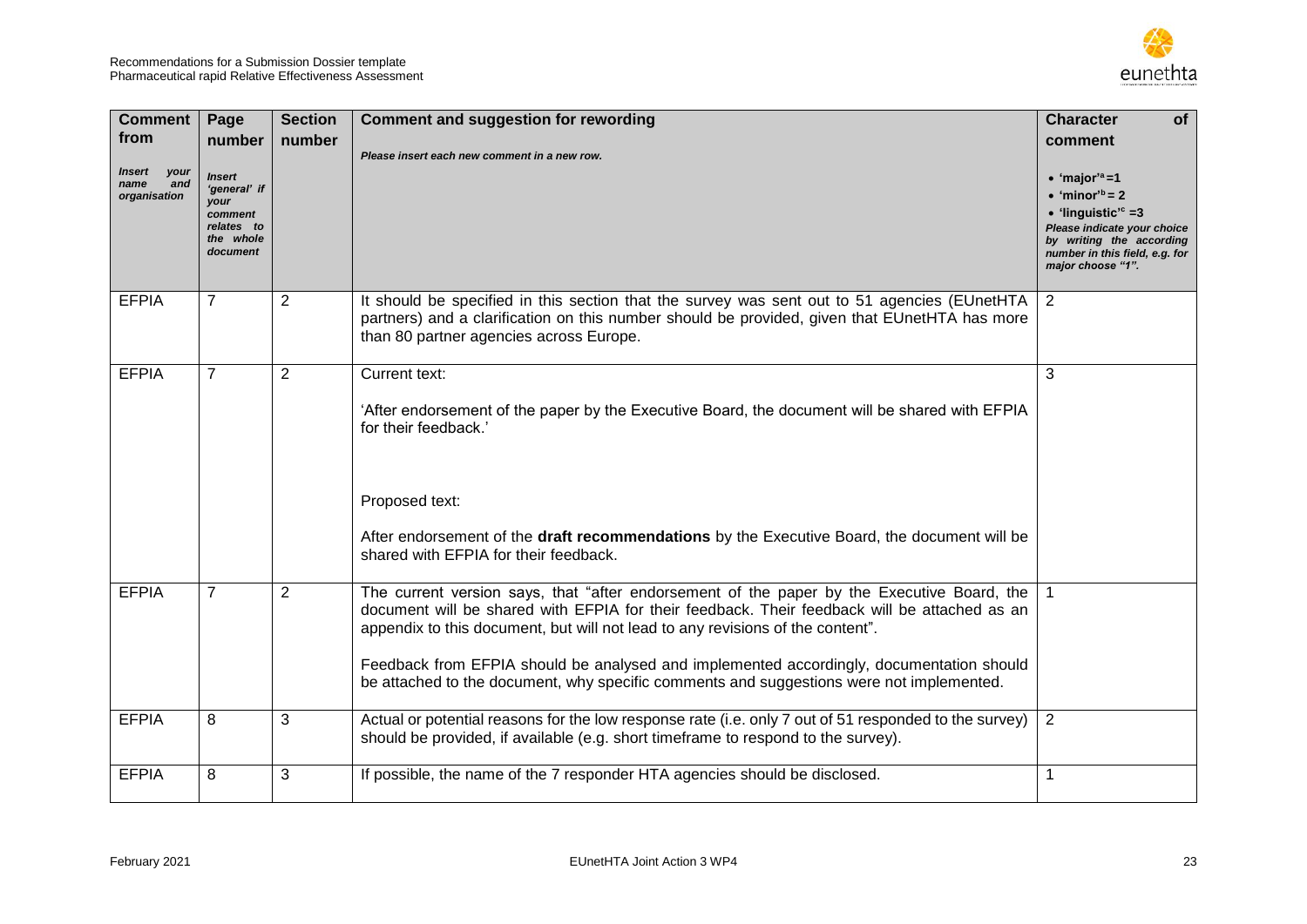

| <b>Comment</b><br>from<br><b>Insert</b><br>your<br>and<br>name<br>organisation | Page<br>number<br><b>Insert</b><br>'general' if<br>your<br>comment<br>relates to<br>the whole<br>document | <b>Section</b><br>number | <b>Comment and suggestion for rewording</b><br>Please insert each new comment in a new row.                                                                                                                                                                                                                                                                                                                                                                                                                                                                                                                                                                                             | <b>Character</b><br><b>of</b><br>comment<br>$\bullet$ 'major' <sup>a</sup> =1<br>$\bullet$ 'minor <sup>'b</sup> = 2<br>$\bullet$ 'linguistic' <sup>c</sup> =3<br>Please indicate your choice<br>by writing the according<br>number in this field, e.g. for<br>major choose "1". |
|--------------------------------------------------------------------------------|-----------------------------------------------------------------------------------------------------------|--------------------------|-----------------------------------------------------------------------------------------------------------------------------------------------------------------------------------------------------------------------------------------------------------------------------------------------------------------------------------------------------------------------------------------------------------------------------------------------------------------------------------------------------------------------------------------------------------------------------------------------------------------------------------------------------------------------------------------|---------------------------------------------------------------------------------------------------------------------------------------------------------------------------------------------------------------------------------------------------------------------------------|
| <b>EFPIA</b>                                                                   | 8                                                                                                         | $3.1 - 3.3$              | A summary table for the results of the survey presented upfront or at least within the respective<br>sections would help with the context and understanding.                                                                                                                                                                                                                                                                                                                                                                                                                                                                                                                            | $\mathbf{1}$                                                                                                                                                                                                                                                                    |
| <b>EFPIA</b>                                                                   | 8                                                                                                         | 3.2                      | It should be made clearer that the responses to the survey with regards to the required   1<br>comprehensiveness of the presentation of topics and items will be taken into consideration by the<br>subgroup who will work on the pharmaceuticals REA dossier template.                                                                                                                                                                                                                                                                                                                                                                                                                 |                                                                                                                                                                                                                                                                                 |
| <b>EFPIA</b>                                                                   | 9                                                                                                         | 4                        | It should be highlighted more preeminently that these recommendations are based on very limited<br>feedback collected from only 7 out of 51 agencies.                                                                                                                                                                                                                                                                                                                                                                                                                                                                                                                                   | $\overline{2}$                                                                                                                                                                                                                                                                  |
| <b>EFPIA</b>                                                                   | 9                                                                                                         | 4.1                      | EFPIA considers that the focus of a joint clinical assessment report is on EU-wide aspects of clinical<br>effectiveness and safety where there is currently duplication of effort, the submission dossier<br>template should reflect this as it complements but does not duplicate information already generated<br>in the marketing authorization process. As national context-specific reviews will be conducted by<br>the individual Member States based on tailored national HTA submissions, JCAs do not need to<br>contain country-specific data (understood as data pertaining to broader HTA domains outside of<br>clinical data, such as, for example, economic modeling data) |                                                                                                                                                                                                                                                                                 |
| <b>EFPIA</b>                                                                   | 9                                                                                                         | 4.1                      | EFPIA considers that the time taken to conduct the rapid JCA is very short and therefore this needs<br>to be considered in terms of the data volume being processed and expected to be included in the<br>submission dossier rather than being invested in the verification of information that is not needed<br>for a high-quality JCA.                                                                                                                                                                                                                                                                                                                                                |                                                                                                                                                                                                                                                                                 |
| <b>EFPIA</b>                                                                   | 9                                                                                                         | 4.1                      | There should be a recommendation highlighting that the submission dossier template should allow $\vert$<br>the applicant to mark commercial or academic in confidence information/data in the submission<br>(directly in the template or a specific annex).                                                                                                                                                                                                                                                                                                                                                                                                                             |                                                                                                                                                                                                                                                                                 |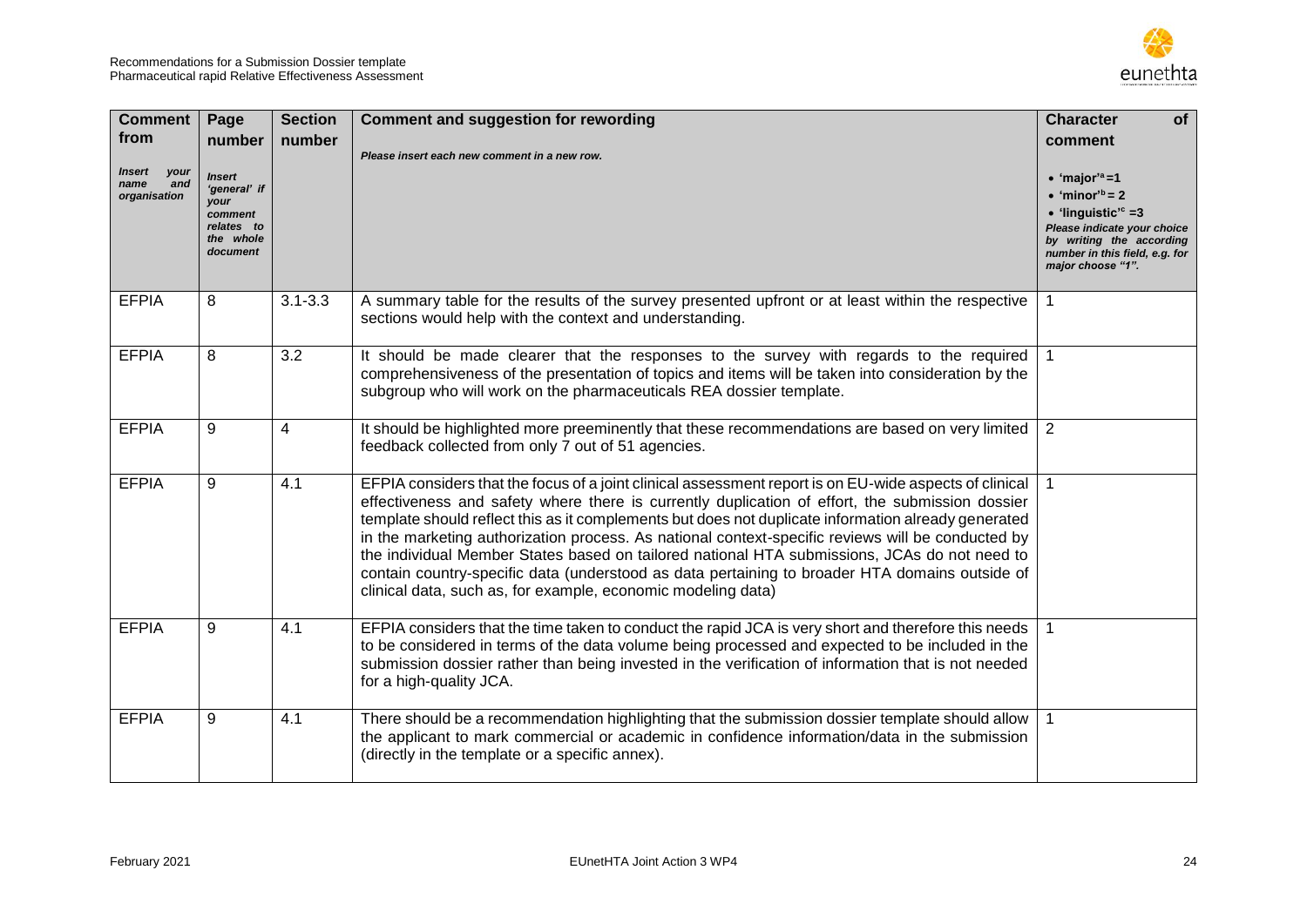

| <b>Comment</b><br>from<br>Insert<br>your<br>name<br>and<br>organisation | Page<br>number<br><i><b>Insert</b></i><br>'general' if<br>your<br>comment<br>relates to<br>the whole<br>document | <b>Section</b><br>number | <b>Comment and suggestion for rewording</b><br>Please insert each new comment in a new row.                                                                                                                                                                                                                                                                                                                                                                                                                                                                                                                                                       | <b>Character</b><br>of<br>comment<br>$\bullet$ 'major' <sup>a</sup> =1<br>$\bullet$ 'minor' <sup>b</sup> = 2<br>$\bullet$ 'linguistic' <sup>c</sup> =3<br>Please indicate your choice<br>by writing the according<br>number in this field, e.g. for<br>major choose "1". |
|-------------------------------------------------------------------------|------------------------------------------------------------------------------------------------------------------|--------------------------|---------------------------------------------------------------------------------------------------------------------------------------------------------------------------------------------------------------------------------------------------------------------------------------------------------------------------------------------------------------------------------------------------------------------------------------------------------------------------------------------------------------------------------------------------------------------------------------------------------------------------------------------------|--------------------------------------------------------------------------------------------------------------------------------------------------------------------------------------------------------------------------------------------------------------------------|
| <b>EFPIA</b>                                                            | 9                                                                                                                | 4.2                      | In table 4.1, it should be made clear that only studies need to be presented for which the $(p)$ MAH<br>has data access.                                                                                                                                                                                                                                                                                                                                                                                                                                                                                                                          | 1                                                                                                                                                                                                                                                                        |
| <b>EFPIA</b>                                                            | 9                                                                                                                | 4.2                      | In table 4.1, section "Characterization of the medical condition to be treated" is to be supplemented<br>by description of the unmet medical need                                                                                                                                                                                                                                                                                                                                                                                                                                                                                                 |                                                                                                                                                                                                                                                                          |
| <b>EFPIA</b>                                                            | 9                                                                                                                | 4.2                      | In table 4.1, section "Research question of the dossier", additional clarification should be provided 2<br>as the submission template should be the natural next step following the scoping phase, which<br>should include at the very least a meeting with the developer/applicant to discuss and agree on<br>the most scientifically appropriate PICO needed for the assessment at hand. This will support the<br>manufacturer in the development of a submission where the evidence requested is available and<br>robust to address the specific questions.                                                                                    |                                                                                                                                                                                                                                                                          |
| <b>EFPIA</b>                                                            | 9                                                                                                                | 4.2                      | In table 4.1, section "Research question of the dossier", additional clarification should be provided   1<br>that, beyond the PICO(s) agreed during the scoping phase should additional information on<br>additional comparators, not selected during the scoping phase, be required in very specific national<br>circumstances, such information can be submitted in a national complimentary submission.                                                                                                                                                                                                                                        |                                                                                                                                                                                                                                                                          |
|                                                                         |                                                                                                                  |                          | EFPIA believes that the selection of comparators should follow a structured approach ensuring a<br>final list of comparators that is reasonable and concise. Under ideal circumstances, the priority<br>should be given to established licensed medicines with published robust clinical data, followed by<br>those recommended in European clinical guidelines. If this is not possible, routinely used<br>comparators in established clinical practice should be considered as long as the evidence<br>submission and assessment of the resulting set of comparators is compatible with the targeted<br>timeline for a high-quality assessment. |                                                                                                                                                                                                                                                                          |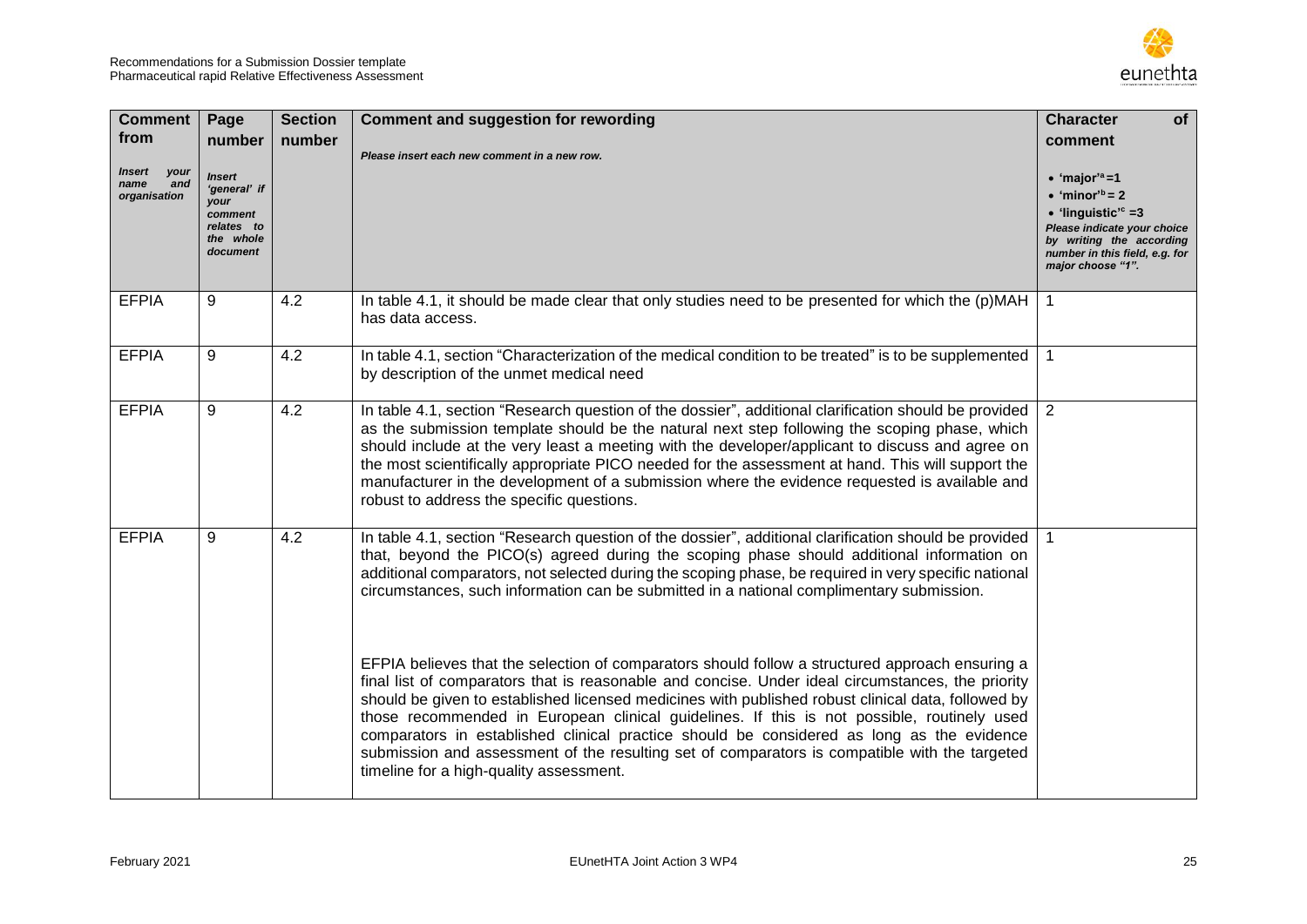

| <b>Comment</b><br>from<br>Insert<br>your<br>name<br>and<br>organisation | Page<br>number<br><b>Insert</b><br>'general' if<br>your<br>comment<br>relates to<br>the whole<br>document | <b>Section</b><br>number | <b>Comment and suggestion for rewording</b><br>Please insert each new comment in a new row.                                                                                                                                                                                                                                                | <b>Character</b><br><b>of</b><br>comment<br>$\bullet$ 'major' <sup>a</sup> =1<br>$\bullet$ 'minor <sup>'b</sup> = 2<br>$\bullet$ 'linguistic' <sup>c</sup> =3<br>Please indicate your choice<br>by writing the according<br>number in this field, e.g. for<br>major choose "1". |
|-------------------------------------------------------------------------|-----------------------------------------------------------------------------------------------------------|--------------------------|--------------------------------------------------------------------------------------------------------------------------------------------------------------------------------------------------------------------------------------------------------------------------------------------------------------------------------------------|---------------------------------------------------------------------------------------------------------------------------------------------------------------------------------------------------------------------------------------------------------------------------------|
| <b>EFPIA</b>                                                            | 9                                                                                                         | 4.2                      | In table 4.1, section "Research question of the dossier", there should be a recommendation for an<br>additional section where the (p)MAH can provide context on the evidence included in the<br>submission dossier, if needed, namely any deviation from the assessment scope defined in the PP<br>and respective rationale/justification. |                                                                                                                                                                                                                                                                                 |
| <b>EFPIA</b>                                                            | 9                                                                                                         | 4.1                      | In table 4.1, section "Methods", statistical analysis should include predefined (per protocol) analysis  <br>but additionally post-hoc defined analysis should be accepted as valuable evidence as pre-<br>specified analysis.                                                                                                             |                                                                                                                                                                                                                                                                                 |
| <b>EFPIA</b>                                                            | 9                                                                                                         | 4.2                      | In table 4.1, section "Methods" the methods which are to be used by (p)MAH should follow scientific<br>standards and should be developed with inclusion of all relevant stakeholders (including industry)                                                                                                                                  | $\overline{1}$                                                                                                                                                                                                                                                                  |
| <b>EFPIA</b>                                                            | 9                                                                                                         | 4.2                      | Current text (table 4.1)<br>'Underlying documentation (provided in annexes and appendices)'<br>Proposed text:<br>Supportive documentation (provided in annexes and/or appendices)                                                                                                                                                          | 3                                                                                                                                                                                                                                                                               |
| <b>EFPIA</b>                                                            | 9                                                                                                         | 4.2                      | In table 4.1, section "Underlying documentation" should clarify that CSRs should be provided   1<br>without appendices with patient-individual data.                                                                                                                                                                                       |                                                                                                                                                                                                                                                                                 |
| <b>EFPIA</b>                                                            | 9                                                                                                         | 4.2                      | In table 4.1, section "Underlying documentation" the recommendation should provide more clarity<br>as to which elements fall under 'documentation from the regulatory submission and regulatory<br>procedure' and also clarify whether this duplicates the information exchange with EMA/CHMP.                                             |                                                                                                                                                                                                                                                                                 |